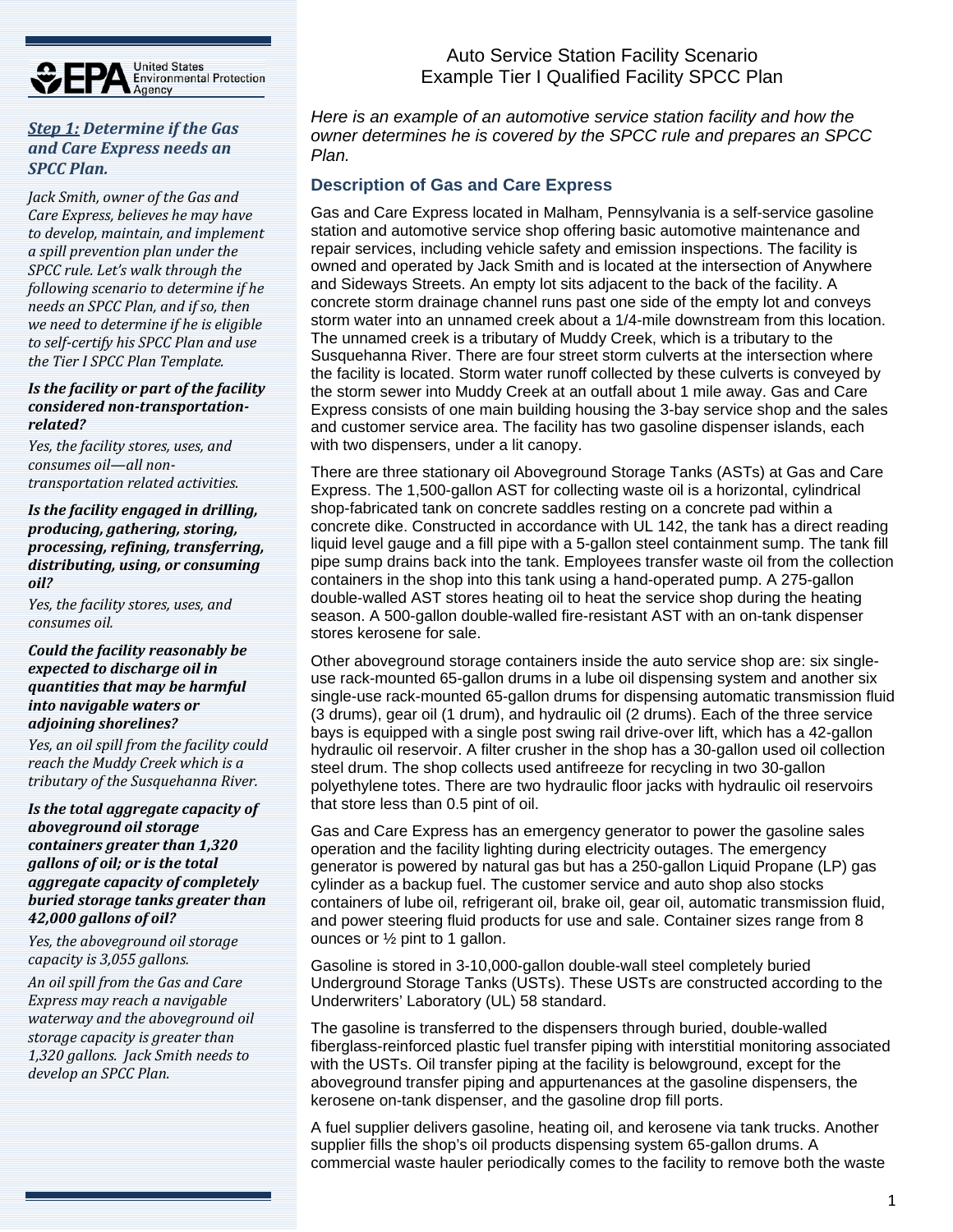#### *Step 2: Determine if Jack Smith can certify the SPCC Plan and complete the template.*

#### *Has the facility had any oil spills that reached navigable waters in the past three years?*

*Yes, an oil spill from this facility can and did reach navigable waters.*

#### *Were any of these oil spills larger than 1,000 gallons? No.*

#### *Was oil spilled to navigable waters more than once in a 12‐ month period?*

*No, only one spill onNovember20, 2008 reached navigable waters (Muddy Creek).*

*The March 7, 2010 spill did not reach navigable waters and if it did, it occurred more than 12 months after the November 20, 2008 spill.*

#### *Did more than 42 gallons of spilled oil reach navigable waters in both discharges?*

*No. On November 20, 2008, only 20 gallons reached navigable waters. The vehicle overfill spill was onto the facility's concrete pavement where it was contained and removed. There was no single discharge of oil to navigable waters exceeding 1,000 U.S. gallons, nor two discharges of oil to navigable waters each exceeding 42 U.S. gallons within any twelve‐ month period.*

#### *Is the aboveground oil storage capacity 10,000 gallons or less?*

*Yes, Gas and Care Express is a qualified facility and Jack Smith can certify the SPCC Plan.*

#### *Are any aboveground oil storage containers at the facility larger than 5,000 gallons capacity?*

*No. Gas and Care Express is a Tier I Qualified Facility and Jack Smith can complete the SPCC Plan template in Appendix G of the rule (as long as he does not deviate from any rule requirements).*

## *Step 3: Prepare and implement an SPCC Plan.*

*See the related Example SPCC Plan template completed for Gas and Care Express.*

oil collected in the waste oil AST for disposal and the used antifreeze totes to recycle the antifreeze.

## **Spill History:**

The facility had the following discharges in the three years prior to the date that Mr. Smith certified his Plan (07/15/2011):

- November 20, 2008 -20 gallon gasoline spill reached the nearest culvert along Sideways Street and into Muddy Creek;
- March 7, 2010 Contained 1 gallon gasoline spill to dispensing area concrete pavement (customer overfilled vehicle).

## **Oil Container Inventory:**

Below is a breakdown of the oil storage containers at the Gas and Care Express and how the SPCC rule applies to each oil storage container.

## **The following containers are subject to the SPCC rule:**

- 1,500-gallon waste oil AST (stationary aboveground bulk storage container)
- 275-gallon heating oil AST (only heating oil tanks used solely at single-family homes are exempt from the SPCC rule)
- 500-gallon kerosene AST (stationary aboveground bulk storage container)
- *Stationary and mobile or portable aboveground oil storage containers are subject to the SPCC rule and count toward the Qualified Facility criteria threshold.*
- Oil products rack dispensing system (includes twelve 65-gallon oil drums, total capacity = 780 gallons*)*

#### *Facility Total AST capacity 1,500+275+500+780 = 3,055 gallons*

Exempt containers do not count toward the facility total oil storage capacity and are not subject to any SPCC rule requirements (though the owner or operator must still prevent spills from these containers and report any spills that reach navigable waters or adjoining shorelines).

## **The following containers are exempt from the SPCC rule:**

- Three 10,000-gallon completely buried gasoline USTs
	- These containers are exempt because they are subject to the technical requirements of the UST rule (see 40 CFR 280 or 281)
- Any bulk storage container or oil-filled operational equipment that has a capacity of less than 55 gallons:

*Note that when completely buried tanks are subject to the SPCC rule, they do not count toward the Qualified Facility criteria threshold.*

- Two 30-gallon used antifreeze totes,
- 30-gallon oil filter crusher drum,
- 42-gallon post lift hydraulic oil reservoirs,
- 0.5 pint floor jack hydraulic oil reservoirs, and
- Containers ranging from 0.5 pint to 1 gallon capacity of lube oil, refrigerant oil, brake oil, gear oil, automatic transmission fluid, and power steering fluid products
- 250-gallon LP gas tank for the emergency generator (the SPCC rule does not regulate gases)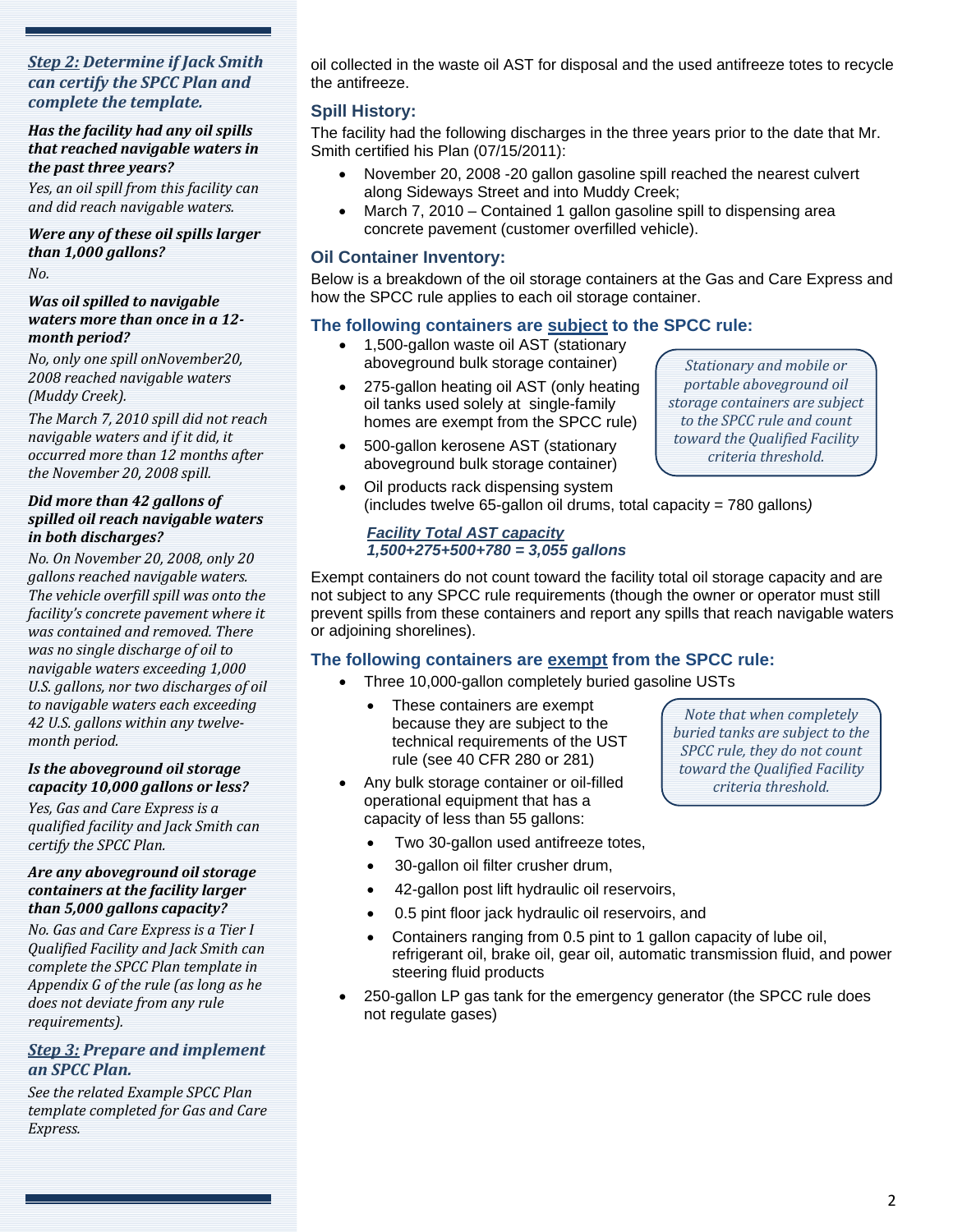#### **Tier I Template SPCC Plan – Gas and Care Express Service Statiion**

This facility diagram is only for illustrating the example facility to help readers visualize the information in the scenario and the sample SPCC Plan. Inclusion of a facility diagram in the SPCC Plan is not a requirement for a Tier I Qualified Facility opting to complete the Tier I Qualified Facility SPCC Plan Template.



Spill kit, shop vacuum, and drip pans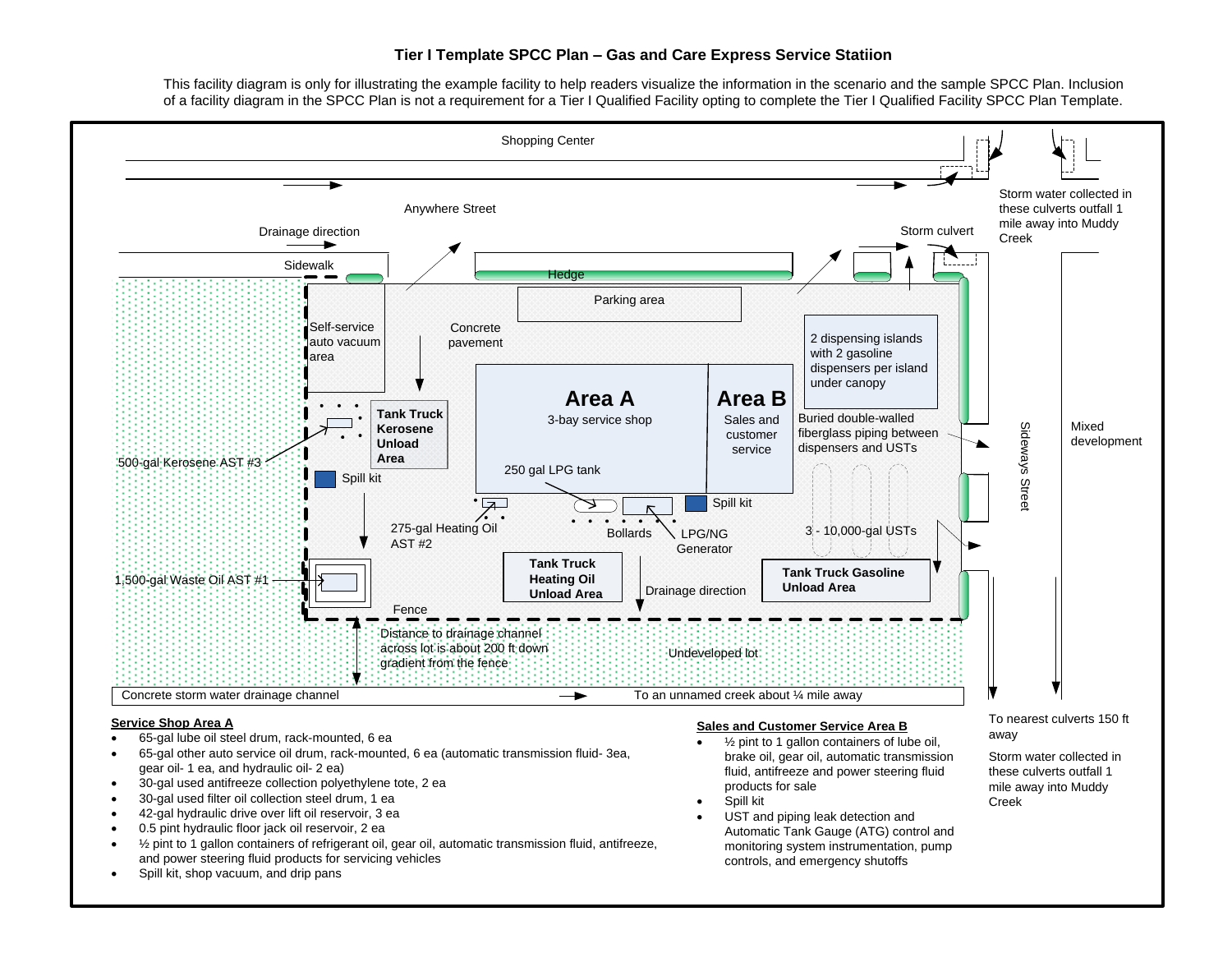

 $\overline{a}$ 

# **U.S. ENVIRONMENTAL PROTECTION AGENCY TIER I QUALIFIED FACILITY SPCC PLAN TEMPLATE**

*\*Please note: Editorial comments for the purposes of this guidance document are identified by red italicized text to distinguish this information from the template text.\** 

## **Instructions to Complete this Template**

This template is intended to help the owner or operator of a Tier I qualified facility develop a self-certified Spill Prevention, Control, and Countermeasure (SPCC) Plan. To use this template, your facility must meet all of the applicability criteria of a Tier I qualified facility listed under §112.3(g)(1) of the SPCC rule. This template provides every SPCC rule requirement necessary for a Tier I qualified facility, which you must address and implement.

You may use this template to comply with the SPCC regulation or use it as a model and modify it as necessary to meet your facility-specific needs. If you modify the template, your Plan must include a section cross-referencing the location of each applicable requirement of the SPCC rule and you must ensure that your Plan is an equivalent Plan that meets all applicable rule requirements of 40 CFR 112.6(a)(3).

You may complete this template either electronically or by hand on a printed copy. This document is a reformatted version of the template found in Appendix G of 40 CFR part 112.<sup>a'</sup> No substantive changes have been made. Please note that a "Not Applicable" ("N/A") column has been added to both Table G-10 (General Rule Requirements for Onshore Facilities) and Table G-11 (General Rule Requirements for Onshore Oil Production Facilities). The "N/A" column should help you complete your selfcertification when a required rule element does not apply to your facility. Use of the "N/A" column is optional and is not required by rule.

All Tier I qualified facility self-certifiers must complete Sections I, II, and III. Additionally, the owner or operator of an:

- Onshore facility (excluding production) must complete Section A.
- Onshore oil production facility (excluding drilling and workover facilities) must complete Section B.
- Onshore oil drilling and workover facility must complete Section C.

*This example Plan does not include Sections B and C. These sections are not applicable to the facility addressed in this sample Plan.* 

Complete and include with your Plan the appropriate attachments. You should consider printing copies of the attachments for use in implementing the SPCC Plan (e.g. Attachment 3.1 - Inspection Log & Schedule; Attachment 4 - Discharge Notification Form).

To complete the template, check the box next to the requirement to indicate that it has been adequately addressed. Either write "N/A" in the column or check the box under the "N/A" column to indicate those requirements that are not applicable to the facility. Where a section requires a description or listing, write in the spaces provided (or attach additional descriptions if more space is needed).

Below is a key for the colors used in the section headers:

| <b>Sections I, II, and III:</b> Required for all Tier I qualified facilities                                                                                                                                           |
|------------------------------------------------------------------------------------------------------------------------------------------------------------------------------------------------------------------------|
| <b>Section A:</b> Onshore facilities (excluding production)                                                                                                                                                            |
| <b>Section B:</b> Onshore oil production facilities (excluding drilling and workover facilities)                                                                                                                       |
| <b>Section C:</b> Onshore oil drilling and workover facilities                                                                                                                                                         |
| <b>Attachments: 1 - Five Year Review and Technical Amendment Logs</b><br>2 - Oil Spill Contingency Plan and Checklist<br>3 - Inspections, Dike Drainage and Personnel Training Logs<br>4 - Discharge Notification Form |

After you have completed all appropriate sections, certify and date your Plan, and then implement it by the compliance date. If your facility was in operation before August 16, 2002, and you do not already have a Plan, then implement this template immediately. Conduct inspections and tests in accordance with the written procedures that you have developed for your facility. You must keep with the SPCC Plan a record of these inspections and tests, signed by the appropriate supervisor or inspector, for a period of three years.

Do not forget to periodically review your Plan (at least once every five years) or to update it when you make changes to your facility. You must prepare amendments within six months of the facility change, and implement them as soon as possible, but not later than six months following any amendment.

In the event that your facility releases oil to navigable waters or adjoining shorelines, immediately call the National Response Center (NRC) at 1-800-424-8802. The NRC is the federal government's centralized reporting center, which is staffed 24 hours per day by U.S. Coast Guard personnel.

<sup>&</sup>lt;sup>a</sup> Please note that the use of this template is not mandatory for a Tier I qualified facility. You may also meet the SPCC Plan requirement by preparing a satisfactory Tier II qualified facility Plan, preparing a satisfactory Plan that is certified by a Professional Engineer, or by developing an equivalent Plan for a Tier I qualified facility. Further information on the requirements of these methods can be found in 40 CFR part 112.6(a)(1). If you use any of these alternative methods you must include a cross reference in your Plan that shows how the equivalent Plan meets all applicable 40 CFR part 112 requirements.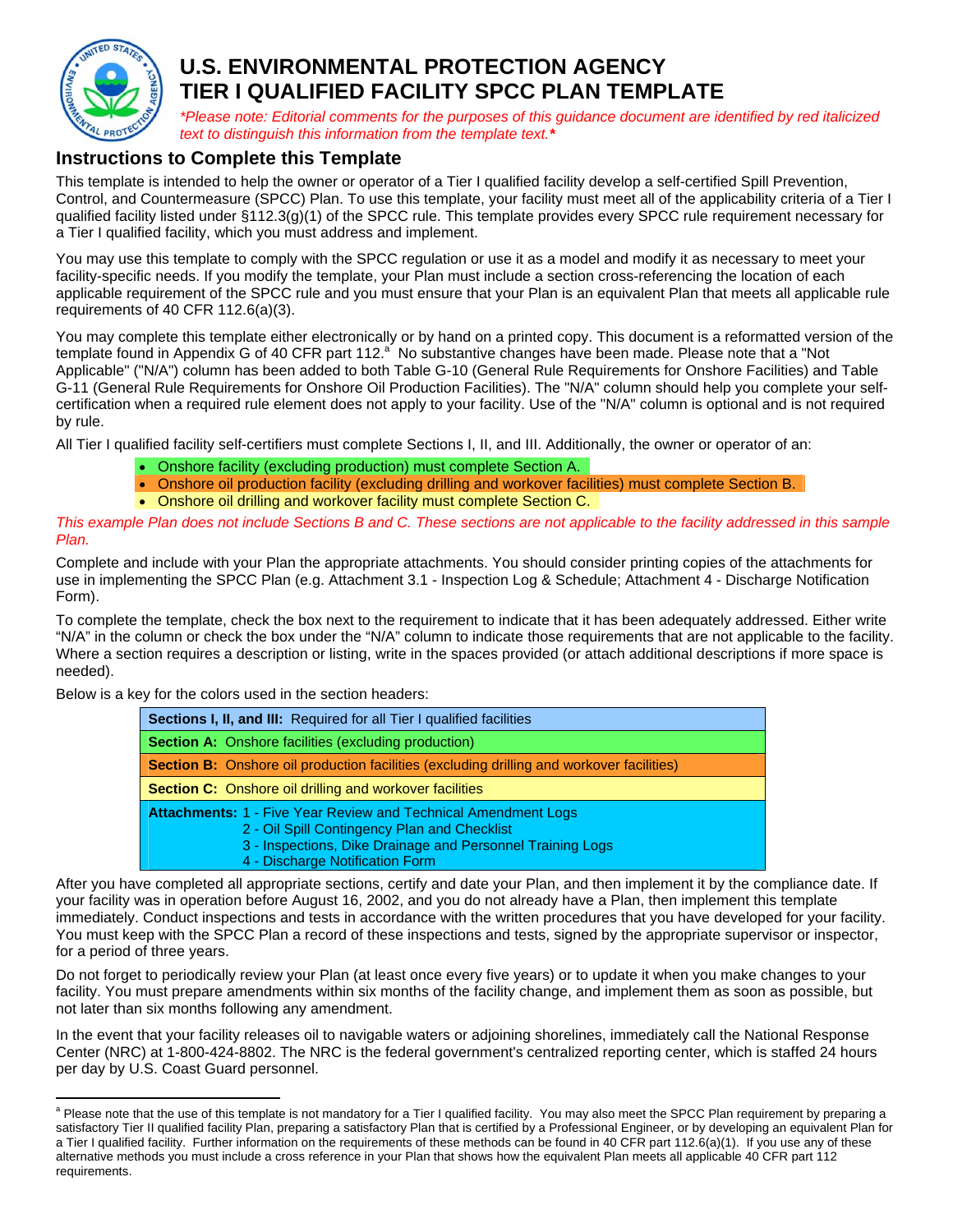## **Tier I Qualified Facility SPCC Plan**

#### *Facility information in this example SPCC Plan is identified by blue text to distinguish this information from the template text.*

This template constitutes the SPCC Plan for the facility, when completed and signed by the owner or operator of a facility that meets the applicability criteria in §112.3(g)(1). This template addresses the requirements of 40 CFR Part 112. Maintain a complete copy of the Plan at the facility if the facility is normally attended at least four hours per day, or for a facility attended fewer than four hours per day, at the nearest field office. When making operational changes at a facility that are necessary to comply with the rule requirements, the owner/operator should follow state and local requirements (such as for permitting, design and construction) and obtain professional assistance, as appropriate.

#### **Facility Description**

|                                              | Facility Name Gas and Care Express   |             |                              |            |           |
|----------------------------------------------|--------------------------------------|-------------|------------------------------|------------|-----------|
|                                              | Facility Address 345 Anywhere Street |             |                              |            |           |
|                                              | City Malham                          |             | State PA                     |            | ZIP 17400 |
|                                              | County York                          |             | Tel. Number (717) 888 - 7777 |            |           |
| Owner or Operator Name Jack Smith            |                                      |             |                              |            |           |
| Owner or Operator Address 18 Anywhere Street |                                      |             |                              |            |           |
|                                              | City Malham                          |             | State PA                     | ZIP        | 17400     |
| County York                                  |                                      |             | Tel. Number (717) 888 - 6060 |            |           |
| Owner or operator Name Same as above         |                                      |             |                              |            |           |
| Owner or Operator Address Same as above      |                                      |             |                              |            |           |
| City                                         |                                      | State       |                              | <b>ZIP</b> |           |
| County                                       |                                      | Tel. Number |                              |            |           |

#### **I. Self-Certification Statement (§112.6(a)(1))**

The owner or operator of a facility certifies that each of the following is true in order to utilize this template to comply with the SPCC requirements:

- I Jack Smith certify that the following is accurate:
	- 1. I am familiar with the applicable requirements of 40 CFR part 112;
	- 2. I have visited and examined the facility;
	- 3. This Plan was prepared in accordance with accepted and sound industry practices and standards;
	- 4. Procedures for required inspections and testing have been established in accordance with industry inspection and testing standards or recommended practices;
	- 5. I will fully implement the Plan;
	- 6. This facility meets the following qualification criteria (under  $\S112.3(g)(1)$ ):
		- a. The aggregate aboveground oil storage capacity of the facility is 10,000 U.S. gallons or less; and
		- b. The facility has had no single discharge as described in §112.1(b) exceeding 1,000 U.S. gallons and no two discharges as described in §112.1(b) each exceeding 42 U.S. gallons within any twelve month period in the three years prior to the SPCC Plan self-certification date, or since becoming subject to 40 CFR part 112 if the facility has been in operation for less than three years (not including oil discharges as described in §112.1(b) that are the result of natural disasters, acts of war, or terrorism); and
		- c. There is no individual oil storage container at the facility with an aboveground capacity greater than 5,000 U.S. gallons.
	- 7. This Plan does not deviate from any requirement of 40 CFR part 112 as allowed by §112.7(a)(2) (environmental equivalence) and §112.7(d) (impracticability of secondary containment) or include any measures pursuant to §112.9(c)(6) for produced water containers and any associated piping;
	- 8. This Plan and individual(s) responsible for implementing this Plan have the full approval of management and I have committed the necessary resources to fully implement this Plan.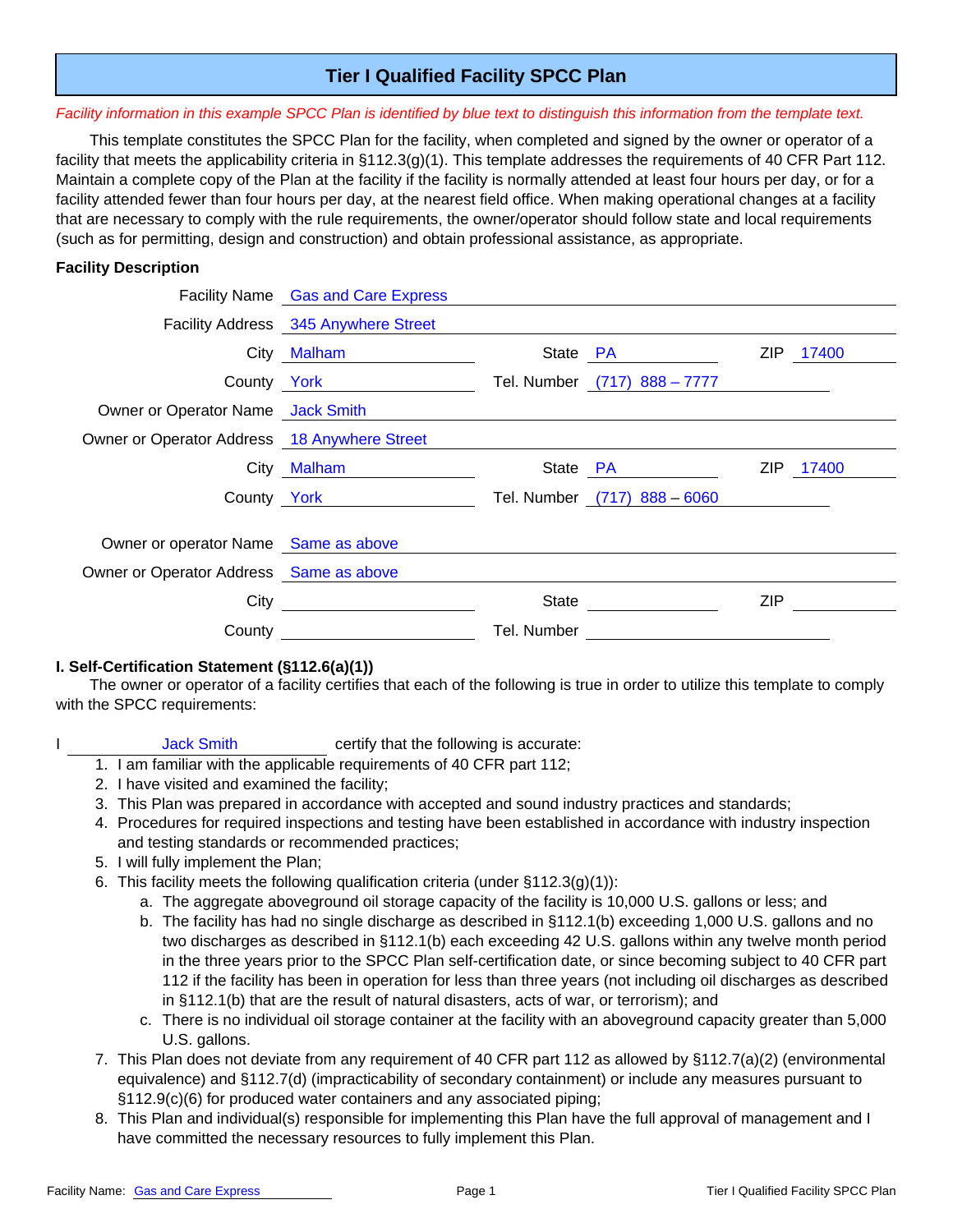I also understand my other obligations relating to the storage of oil at this facility, including, among others:

- 1. To report any oil discharge to navigable waters or adjoining shorelines to the appropriate authorities. Notification information is included in this Plan.
- 2. To review and amend this Plan whenever there is a material change at the facility that affects the potential for an oil discharge, and at least once every five years. Reviews and amendments are recorded in an attached log. [See Five Year Review Log and Technical Amendment Log in Attachments 1.1 and 1.2.]
- 3. Optional use of a contingency plan. A contingency plan:
	- a. May be used in lieu of secondary containment for qualified oil-filled operational equipment, in accordance with the requirements under §112.7(k), and;

*This sample Tier I template SPCC Plan contains an oil spill contingency plan in Attachment 2 that follows the provisions of 40 CFR 109. However, the facility does not have oil-filled operational equipment that are 55 gallons or greater in capacity; therefore, the contingency plan is not applicable for this scenario (so the checkboxes in Attachment 2 are not filled in). If the facility had regulated oil-filled operational equipment with containers that are 55 gallons or greater and the equipment met the criteria under §112.7(k), the*  facility has the option to use the contingency plan in Attachment 2 instead of general secondary *containment for the equipment.* 

- b. Must be prepared for flowlines and/or intra-facility gathering lines which do not have secondary containment at an oil production facility, and;
- c. Must include an established and documented inspection or monitoring program; must follow the provisions of 40 CFR part 109; and must include a written commitment of manpower, equipment and materials to expeditiously remove any quantity of oil discharged that may be harmful. If applicable, a copy of the contingency plan and any additional documentation will be attached to this Plan as Attachment 2.

I certify that I have satisfied the requirement to prepare and implement a Plan under §112.3 and all of the requirements under §112.6(a). I certify that the information contained in this Plan is true.

| Signature <i>Jack Smith</i> | Title: Owner     |
|-----------------------------|------------------|
| Name Jack Smith             | Date: 07/15/2011 |

| Title: Owner     |
|------------------|
| Date: 07/15/2011 |

#### **II. Record of Plan Review and Amendments**

#### **Five Year Review (§112.5(b)):**

Complete a review and evaluation of this SPCC Plan at least once every five years. As a result of the review, amend this Plan within six months to include more effective prevention and control measures for the facility**,** if applicable. Implement any SPCC Plan amendment as soon as possible**,** but no later than six months following Plan amendment. Document completion of the review and evaluation, and complete the Five Year Review Log in Attachment 1.1. If the facility no longer meets Tier I qualified facility eligibility, the owner or operator must revise the Plan to meet Tier II qualified facility requirements, or complete a full PE certified Plan.

| Table G-1 Technical Amendments (§§112.5(a), (c) and 112.6(a)(2))                                                                                                                                                                                                                                                                                                                                                                                                                          |           |  |
|-------------------------------------------------------------------------------------------------------------------------------------------------------------------------------------------------------------------------------------------------------------------------------------------------------------------------------------------------------------------------------------------------------------------------------------------------------------------------------------------|-----------|--|
| This SPCC Plan will be amended when there is a change in the facility design, construction, operation, or<br>maintenance that materially affects the potential for a discharge to navigable waters or adjoining shorelines.<br>Examples include adding or removing containers, reconstruction, replacement, or installation of piping<br>systems, changes to secondary containment systems, changes in product stored at this facility, or revisions to<br>standard operating procedures. | $\bowtie$ |  |
| Any technical amendments to this Plan will be re-certified in accordance with Section I of this Plan template.<br>[§112.6(a)(2)] [See Technical Amendment Log in Attachment 1.2]                                                                                                                                                                                                                                                                                                          | $\bowtie$ |  |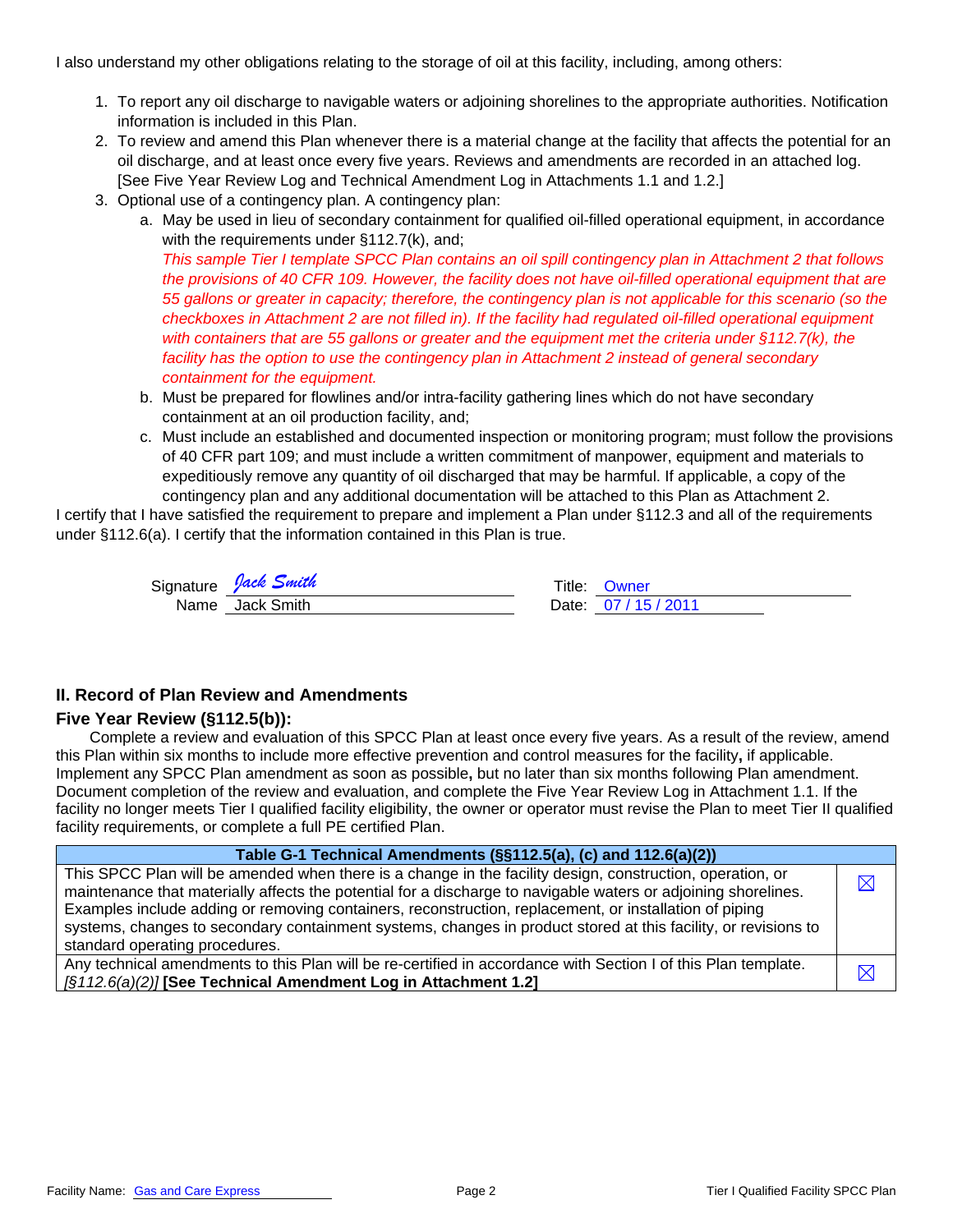## **III. Plan Requirements**

### **1. Oil Storage Containers (§112.7(a)(3)(i)):**

| <b>Table G-2 Oil Storage Containers and Capacities</b>                                                                                    |                                             |                                 |             |  |  |
|-------------------------------------------------------------------------------------------------------------------------------------------|---------------------------------------------|---------------------------------|-------------|--|--|
| This table includes a complete list of all oil storage containers (aboveground containers <sup>a</sup> and completely buried              |                                             |                                 | $\boxtimes$ |  |  |
| tanks <sup>b</sup> ) with capacity of 55 U.S. gallons or more, unless otherwise exempt from the rule. For mobile/portable                 |                                             |                                 |             |  |  |
| containers, an estimated number of containers, types of oil, and anticipated capacities are provided.                                     |                                             |                                 |             |  |  |
| Oil Storage Container (indicate whether<br>aboveground (A) or completely buried (B))                                                      | <b>Type of Oil</b>                          | <b>Shell Capacity (gallons)</b> |             |  |  |
| A - Horizontal, single wall, cylindrical UL-142<br>steel tank #1 on concrete saddles and pad                                              | <b>Waste oil</b>                            | 1,500                           |             |  |  |
| $A - Steel$ drums #1 to #6, each 65 gallons in<br>shell capacity                                                                          | Lube oil                                    | 390                             |             |  |  |
| A - Steel drums #7, #8, and #9, each 65 gallons<br>in shell capacity                                                                      | Automatic transmission fluid                | 195                             |             |  |  |
| $A - Steel$ drum #10                                                                                                                      | Gear oil                                    | 65                              |             |  |  |
| A - Steel drums #11 and #12, each 65 gallons in<br>shell capacity                                                                         | <b>Hydraulic oil</b>                        | 130                             |             |  |  |
| A - Rectangular, double-walled tank #2<br>consisting of a polyethylene inner tank enclosed<br>with a steel outer jacket                   | <b>Heating oil</b>                          | 275                             |             |  |  |
| A - Horizontal, double-walled, cylindrical UL-142<br>and F921 fire resistant steel tank #3 with on-tank<br>dispenser and on steel saddles | <b>Kerosene</b>                             | 500                             |             |  |  |
|                                                                                                                                           |                                             |                                 |             |  |  |
|                                                                                                                                           |                                             |                                 |             |  |  |
|                                                                                                                                           |                                             |                                 |             |  |  |
|                                                                                                                                           |                                             |                                 |             |  |  |
|                                                                                                                                           |                                             |                                 |             |  |  |
|                                                                                                                                           |                                             |                                 |             |  |  |
|                                                                                                                                           |                                             |                                 |             |  |  |
|                                                                                                                                           | <b>Total Aboveground Storage Capacity "</b> | 3,055                           | gallons     |  |  |
| Total Completely Buried Storage Capacity 0<br>gallons                                                                                     |                                             |                                 |             |  |  |

**Facility Total Oil Storage Capacity** 3,055 gallons

a Aboveground storage containers that must be included when calculating total facility oil storage capacity include: tanks and mobile or portable containers; oil-filled operational equipment (e.g., transformers); other oil-filled equipment**,** such as flow-through process equipment. Exempt containers that are not included in the capacity calculation include: any container with a storage capacity of less than 55 gallons of oil; containers used exclusively for wastewater treatment; permanently closed containers; motive power containers; hot-mix asphalt containers; heating oil containers used solely at a single-family residence; and pesticide application equipment or related mix containers.

*Please note that the owner or operator is still responsible to respond to spills that threaten water from any oil containers (including*  those that are exempt) and report any spills that reach navigable waters; consequently, the owner or operator may want to consider *providing secondary containment for these containers. Facilities with oil containers should also consult with state or local authorities or agencies to determine whether there are regulatory or code requirements, for instance fire and worker safety codes, that apply to the containers. Also, note that exempt containers and any other object stored in secondary containment structures, e.g., dikes and berm, for tanks regulated by the SPCC rule reduce their containment capacity, increasing the potential for a reportable oil discharge and may violate fire and safety code requirements.* 

<sup>b</sup> Although the criteria to determine eligibility for qualified facilities focuses on the aboveground oil storage containers at the facility, the completely buried tanks at a qualified facility are still subject to the rule requirements and must be addressed in the template; however, they are not counted toward the qualified facility applicability threshold.

 $\textdegree$  Counts toward qualified facility applicability threshold.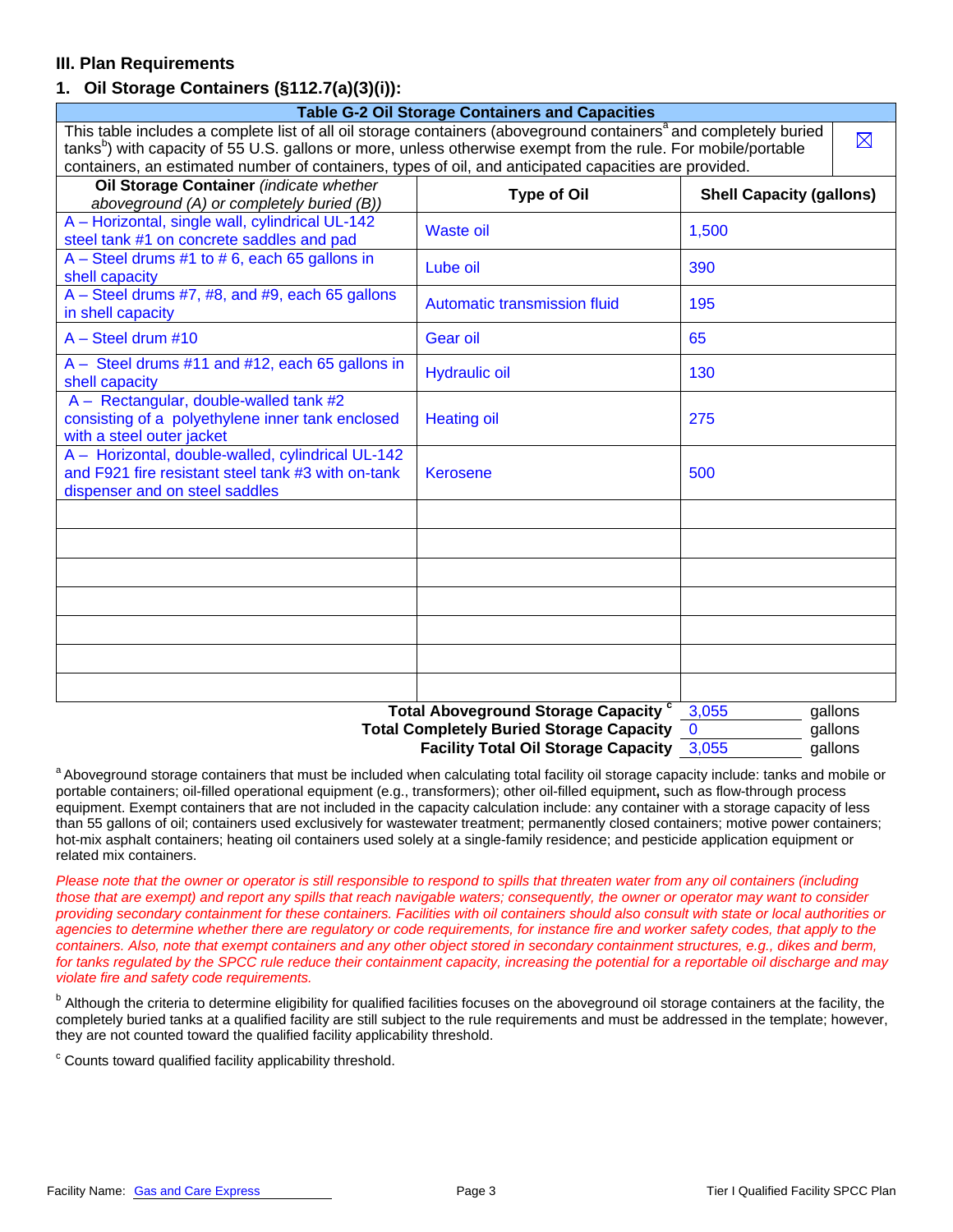## **2. Secondary Containment and Oil Spill Control (§§112.6(a)(3)(i) and (ii), 112.7(c) and 112.9(c)(2)):**

#### **Table G-3 Secondary Containment and Oil Spill Control**

Appropriate secondary containment and/or diversionary structures or equipment<sup>a</sup> is provided for all oil handling containers, equipment, and transfer areas to prevent a discharge to navigable waters or adjoining shorelines. The entire secondary containment system, including walls and floor, is capable of containing oil and is constructed so that any discharge from a primary containment system, such as a tank or pipe, will not escape the containment system before cleanup occurs.

a Use one of the following methods of secondary containment or its equivalent: (1) Dikes, berms, or retaining walls sufficiently impervious to contain oil; (2) Curbing; (3) Culverting, gutters, or other drainage systems; (4) Weirs, booms, or other barriers; (5) Spill diversion ponds; (6) Retention ponds; or (7) Sorbent materials.

*At an SPCC-regulated facility, all areas with the potential for discharging oil must comply with the general secondary containment requirements specified in §112.7(c). In this scenario, the following areas are subject to the general secondary containment requirements:* 

- *Oil transfer areas (e.g., the gasoline dispenser islands, the kerosene dispenser, the tank truck fuel unloading areas, and the filling of service oil dispensing drums inside the shop),*
- *Aboveground transfer equipment (e.g., the fuel and automotive service oil dispensing hoses and appurtenances), and*
- *Oil storage containers with a capacity of 55 gallons or greater and associated appurtenances (e.g., overfill vents on doublewalled tanks)*

*Secondary containment structures, e.g., dikes or berms, can be constructed with various materials such as: metal, concrete, earthen materials, liners, asphalt, and other coatings. Although different materials can be used, the material and containment construction must enable the secondary containment structure to prevent discharges to navigable waters or adjoining shorelines. For the secondary containment structure to serve this purpose, it must be able to contain the oil spill until it is cleaned up. Whether it can do this depends primarily on the ability of the containment material to slow down or prevent the flow of the spill through the material, (i.e., the material's*  imperviousness to the spill). Note that the rule does not specify how to design the secondary containment system to meet the *impervious standard. The facility owner or operator determines how best to provide secondary containment based on good industry practices, oil product properties, and other specific factors and conditions at the facility.* 

*Appropriate general secondary containment for these areas must address the most likely oil discharge from the equipment and prevent the discharge from escaping containment until it is cleaned up. A facility owner or operator can use active containment measures that require deployment of response equipment or other specific action by the facility personnel to prevent the discharge from reaching navigable waters or adjoining shorelines. These measures must be able to contain the most likely oil discharge volume, and personnel and equipment must be available to timely and effectively carry out the active containment measure measures to contain the most likely oil discharge volume.* 

*In the scenario, the facility uses active containment measures for several areas that have a potential for discharging oil. Personnel attend and monitor all oil transfer operations, spill kits are available and maintained within easy reach at each transfer area, and the containment equipment can contain the most likely discharge volumes at each area.* 

*Note that EPA considers that shop-fabricated double-walled tanks that employ overfill and leak detection measures and are constructed to industry standards address the secondary containment requirements in the SPCC rule. This clarification can be found in EPA Memorandum, Subject: Use of Alternative Secondary Containment Measures at Facilities Regulated under the Oil Pollution Prevention Regulation (40 CFR Part 112), OSWER 9360.8-38, More detailed information on secondary containment, including design and construction, is available in the SPCC Guidance for Regional Inspectors, EPA 550-B-05-001, at www.epa.gov/emergencies/content/spcc/spcc\_guidance.htm.* 

Facility Name: Gas and Care Express The Magnus Care Care Care Care Care Page 4 Tier I Qualified Facility SPCC Plan

 $\boxtimes$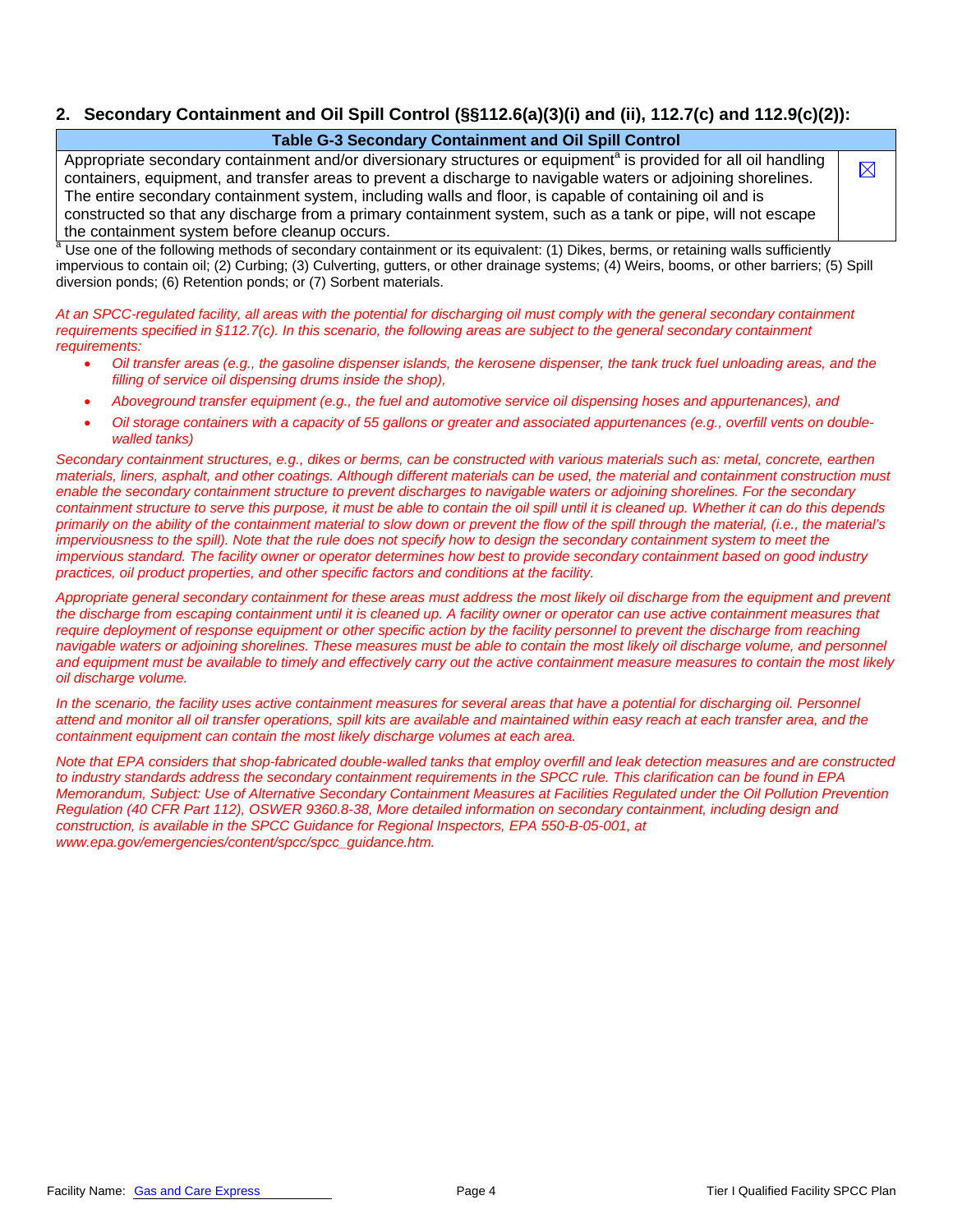Ver. 1-E-doc-3-18-10 Table G-4 below identifies the tanks and containers at the facility with the potential for an oil discharge; the mode of failure; the flow direction and potential quantity of the discharge; and the secondary containment method and containment capacity that is provided.

| Table G-4 Containers with Potential for an Oil Discharge                                                           |                                                                                        |                                               |                                                   |                                                 |                                                   |  |
|--------------------------------------------------------------------------------------------------------------------|----------------------------------------------------------------------------------------|-----------------------------------------------|---------------------------------------------------|-------------------------------------------------|---------------------------------------------------|--|
| Area                                                                                                               | Type of failure (discharge scenario)                                                   | Potential<br>discharge<br>volume<br>(gallons) | Direction of flow<br>for uncontained<br>discharge | Secondary<br>containment<br>method <sup>a</sup> | Secondary<br>containment<br>capacity<br>(gallons) |  |
| Bulk Storage Containers and Mobile/Portable Containers <sup>b</sup>                                                |                                                                                        |                                               |                                                   |                                                 |                                                   |  |
| 1,500 gal waste oil tank #1                                                                                        | Tank overfill, fitting leak, seam<br>failure                                           | $<$ 1 - 1,500                                 | South to<br>undeveloped lot                       | Concrete pad and<br>dike                        | 2,356                                             |  |
| 65 gal lube oil drums #1 to #6 (inside shop)                                                                       | Fitting leak, seam failure                                                             | $< 1 - 65$                                    | To shop floor                                     | Steel leak tray                                 | $\overline{80}$                                   |  |
| 65 gal other oil product drums #7 to #12<br>(inside shop)                                                          | Fitting leak, seam failure                                                             | $< 1 - 65$                                    | To shop floor                                     | <b>Steel leak tray</b>                          | 80                                                |  |
| Heating oil tank #2                                                                                                | Tank overfill, fitting leak, seam<br>failure                                           | $<1 - 275$                                    | South to<br>undeveloped lot                       | Double wall                                     | 280                                               |  |
| Kerosene tank #3                                                                                                   | Tank overfill, fitting leak, seam<br>failure                                           | $<$ 1 - 500                                   | South to<br>undeveloped lot                       | Double wall                                     | 515                                               |  |
| Oil-filled Operational Equipment (e.g., hydraulic equipment, transformers) <sup>c</sup>                            |                                                                                        |                                               |                                                   |                                                 |                                                   |  |
| None with container $\geq$ 55 gallons                                                                              |                                                                                        |                                               |                                                   |                                                 |                                                   |  |
| Piping, Valves, etc.                                                                                               |                                                                                        |                                               |                                                   |                                                 |                                                   |  |
| Oil dispensing hoses and appurtenances<br>(inside shop)                                                            | Fitting leak or failure, hose failure                                                  | < 1                                           | To shop floor                                     | Spill kit and drip<br>pans                      | Absorbs up to<br>30/pans contain<br>up to 2       |  |
|                                                                                                                    |                                                                                        |                                               |                                                   |                                                 |                                                   |  |
| Product Transfer Areas (location where oil is loaded to or from a container, pipe or other piece of equipment.)    |                                                                                        |                                               |                                                   |                                                 |                                                   |  |
| Automotive oil servicing in shop and filling<br>oil dispensing system drums                                        | Handling drips and spills, drum<br>overfill, transfer hose failure                     | $-1$ pt $-0.5$                                | To shop floor                                     | Catch pans and spill<br>kit                     | Absorbs up to<br>30/pans contain<br>up to 2       |  |
| Gasoline, heating oil, and kerosene unload<br>areas                                                                | Receiving tank overfill, fitting leak<br>or failure, fuel transfer hose failure        | $1 - 20$                                      | <b>Radial to</b><br>concrete<br>pavement          | <b>Spill kit</b>                                | Absorbs up to 30                                  |  |
| <b>Gasoline dispensing island</b>                                                                                  | Vehicle gas tank overfill, fitting leak<br>or failure, fuel transfer hose failure      | $1 - 2$                                       | Radial to<br>concrete<br>pavement                 | <b>Spill kit</b>                                | Absorbs up to 45                                  |  |
| Kerosene dispensing                                                                                                | Portable container overfill, fitting<br>leak or failure, fuel transfer hose<br>failure | < 0.5                                         | Radial to<br>concrete<br>pavement                 | <b>Spill kit</b>                                | Absorbs up to 30                                  |  |
| Other Oil-Handling Areas or Oil-Filled Equipment (e.g. flow-through process vessels at an oil production facility) |                                                                                        |                                               |                                                   |                                                 |                                                   |  |
| <b>None</b>                                                                                                        |                                                                                        |                                               |                                                   |                                                 |                                                   |  |

 $^a$  Use one of the following methods of secondary containment or its equivalent: (1) Dikes, berms, or retaining walls sufficiently impervious to contain oil; (2) Curbing; (3) Culverting, gutters, or other drainage systems; (4) Weirs, booms, or other barriers; (5) Spill diversion ponds; (6) Retention ponds; or (7) Sorbent materials.

Brandage eyetcoms, we contain the secondary containment capacity must be at least the capacity of the largest container plus additional capacity to contain rainfall or other precipitation.

 $\textdegree$  For oil-filled operational equipment: Document in the table above if alternative measures to secondary containment (as described in §112.7(k)) are implemented at the facility.

*See the companion secondary containment calculation worksheet for the 1,500-gal tank's secondary containment system.*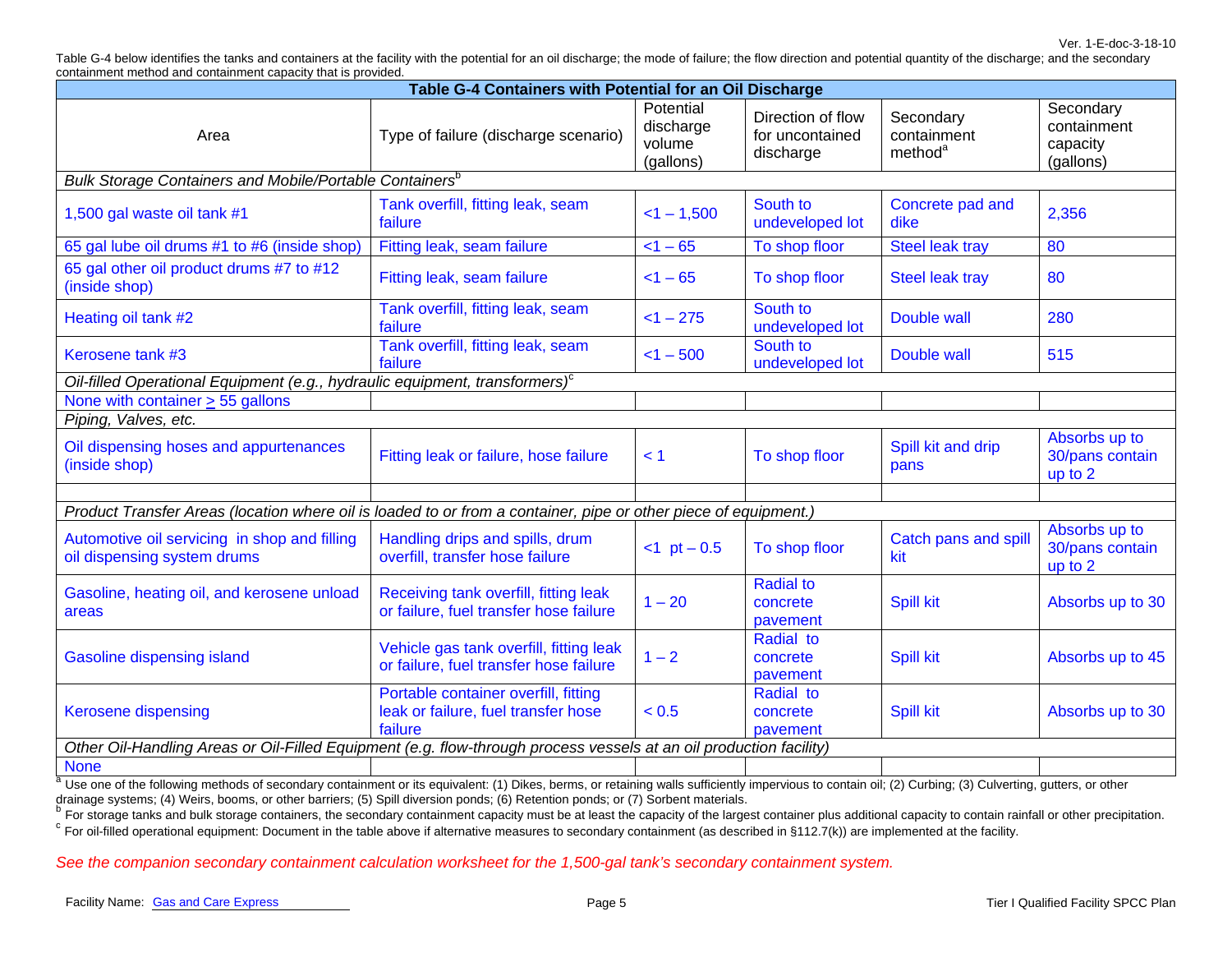## **3. Inspections, Testing, Recordkeeping and Personnel Training (§§112.7(e) and (f), 112.8(c)(6) and (d)(4), 112.9(c)(3), 112.12(c)(6) and (d)(4)):**

|                                                                                                                                                                                                                                                                                                                                                                                                                                                                                                                                                                                                                                                                                                                                                                                                                                                                                                                                                                                                                                                                                                         | $(0, 4)$ , 112.9 $(C)(3)$ , 112.12 $(C)(6)$ and $(0)(4)$ ):                                                                                                                                                                                                                                                                                                                                                                                                                                                                                                       |             |  |  |  |
|---------------------------------------------------------------------------------------------------------------------------------------------------------------------------------------------------------------------------------------------------------------------------------------------------------------------------------------------------------------------------------------------------------------------------------------------------------------------------------------------------------------------------------------------------------------------------------------------------------------------------------------------------------------------------------------------------------------------------------------------------------------------------------------------------------------------------------------------------------------------------------------------------------------------------------------------------------------------------------------------------------------------------------------------------------------------------------------------------------|-------------------------------------------------------------------------------------------------------------------------------------------------------------------------------------------------------------------------------------------------------------------------------------------------------------------------------------------------------------------------------------------------------------------------------------------------------------------------------------------------------------------------------------------------------------------|-------------|--|--|--|
|                                                                                                                                                                                                                                                                                                                                                                                                                                                                                                                                                                                                                                                                                                                                                                                                                                                                                                                                                                                                                                                                                                         | Table G-5 Inspections, Testing, Recordkeeping and Personnel Training                                                                                                                                                                                                                                                                                                                                                                                                                                                                                              |             |  |  |  |
|                                                                                                                                                                                                                                                                                                                                                                                                                                                                                                                                                                                                                                                                                                                                                                                                                                                                                                                                                                                                                                                                                                         | An inspection and/or testing program is implemented for all aboveground bulk storage containers and piping at<br>this facility. [§§112.8(c)(6) and (d)(4), 112.9(c)(3), 112.12(c)(6) and (d)(4)]                                                                                                                                                                                                                                                                                                                                                                  | $\boxtimes$ |  |  |  |
|                                                                                                                                                                                                                                                                                                                                                                                                                                                                                                                                                                                                                                                                                                                                                                                                                                                                                                                                                                                                                                                                                                         | The following is a description of the inspection and/or testing program (e.g., reference to industry standard utilized,<br>scope, frequency, method of inspection or test, and person conducting the inspection) for all aboveground bulk storage<br>containers and piping at this facility:                                                                                                                                                                                                                                                                      |             |  |  |  |
|                                                                                                                                                                                                                                                                                                                                                                                                                                                                                                                                                                                                                                                                                                                                                                                                                                                                                                                                                                                                                                                                                                         | All employees are trained to do visual inspections of oil storage and transfer areas and equipment. An assigned<br>1)<br>knowledgeable employee does periodic visual inspections of the aboveground oil storage containers using<br>Attachment 3.1 to document inspections; records of inspections consist of the monthly inspection checklist and the<br>annual inspection checklist in the Steel Tank Institute (STI) SP001 inspection standard. Visual inspections of oil<br>storage containers follow the inspection schedule in Attachment 3.2 of this plan. |             |  |  |  |
| 2)                                                                                                                                                                                                                                                                                                                                                                                                                                                                                                                                                                                                                                                                                                                                                                                                                                                                                                                                                                                                                                                                                                      | The liquid level gauges on the waste oil AST, heating oil AST, and kerosene AST are inspected and calibrated at<br>least annually following the manufacturer's procedures by a qualified technician. The heating oil AST's mechanical<br>vent whistle is tested with each delivery of fuel oil; the kerosene AST's liquid level gauge-activated high-level alarm<br>is inspected monthly and functionally tested annually following manufacturer's procedures by a qualified employee.<br>Attachment 3.1 documents these inspections.                             |             |  |  |  |
| 3)                                                                                                                                                                                                                                                                                                                                                                                                                                                                                                                                                                                                                                                                                                                                                                                                                                                                                                                                                                                                                                                                                                      | An assigned employee also visually inspects the dispensers on the kerosene AST and at the gasoline island for<br>indications of deterioration and discharges, including the transfer hoses, valves, and other fittings, at least daily<br>following the manufacturer's procedures.                                                                                                                                                                                                                                                                                |             |  |  |  |
| Employees inspect the 1,500 gal waste oil tank concrete dike on a weekly basis for signs of deterioration,<br>4)<br>discharges (e.g., from tank leaking fittings or seams and transfer spills), or accumulation of oil. In addition,<br>employees inspect the dike containment after any heavy rainfall. These inspections are documented in Attachment<br>3.1. The dike containment does not have a drain for storm water. Collected rain is pumped from the dike<br>containment and discharged to the ground only after the inspection shows that there is no oil or oil sheen present in<br>the rainwater collected in the dike. If oil or oil sheen is detected on rainwater in the dike, the oily rainwater is<br>pumped into the 1,500-gal waste oil tank for disposal by the waste oil hauler contractor or the contractor is<br>requested to remove the oily rainwater in the dike for disposal. Each drainage activity is recorded in Attachment<br>3.3. Record keeping for disposal of waste oil or oil-contaminated water accumulated in the berm area is in<br>Attachment 3.3 of this plan. |                                                                                                                                                                                                                                                                                                                                                                                                                                                                                                                                                                   |             |  |  |  |
| 5)                                                                                                                                                                                                                                                                                                                                                                                                                                                                                                                                                                                                                                                                                                                                                                                                                                                                                                                                                                                                                                                                                                      | If an employee encounters a spill during an inspection of the oil storage or transfer equipment, the employee will<br>immediately take the necessary actions outlined in Table G-7.                                                                                                                                                                                                                                                                                                                                                                               |             |  |  |  |
| 6)                                                                                                                                                                                                                                                                                                                                                                                                                                                                                                                                                                                                                                                                                                                                                                                                                                                                                                                                                                                                                                                                                                      | An assigned employee inspects spill kits monthly to check equipment serviceability and ensure fully stocked kits.                                                                                                                                                                                                                                                                                                                                                                                                                                                 |             |  |  |  |
|                                                                                                                                                                                                                                                                                                                                                                                                                                                                                                                                                                                                                                                                                                                                                                                                                                                                                                                                                                                                                                                                                                         | Inspections, tests, and records are conducted in accordance with written procedures developed for the facility.                                                                                                                                                                                                                                                                                                                                                                                                                                                   |             |  |  |  |
|                                                                                                                                                                                                                                                                                                                                                                                                                                                                                                                                                                                                                                                                                                                                                                                                                                                                                                                                                                                                                                                                                                         | Records of inspections and tests kept under usual and customary business practices will suffice for purposes of<br>this paragraph. $[§112.7(e)]$                                                                                                                                                                                                                                                                                                                                                                                                                  | $\boxtimes$ |  |  |  |
|                                                                                                                                                                                                                                                                                                                                                                                                                                                                                                                                                                                                                                                                                                                                                                                                                                                                                                                                                                                                                                                                                                         | A record of the inspections and tests are kept at the facility or with the SPCC Plan for a period of three years.<br>[§112.7(e)] [See Inspection Log and Schedule in Attachment 3.1]                                                                                                                                                                                                                                                                                                                                                                              | $\boxtimes$ |  |  |  |
|                                                                                                                                                                                                                                                                                                                                                                                                                                                                                                                                                                                                                                                                                                                                                                                                                                                                                                                                                                                                                                                                                                         | Inspections and tests are signed by the appropriate supervisor or inspector. $\sqrt{(3112.7(e))}$                                                                                                                                                                                                                                                                                                                                                                                                                                                                 | $\boxtimes$ |  |  |  |
|                                                                                                                                                                                                                                                                                                                                                                                                                                                                                                                                                                                                                                                                                                                                                                                                                                                                                                                                                                                                                                                                                                         | Personnel, training, and discharge prevention procedures [§112.7(f)]                                                                                                                                                                                                                                                                                                                                                                                                                                                                                              |             |  |  |  |
|                                                                                                                                                                                                                                                                                                                                                                                                                                                                                                                                                                                                                                                                                                                                                                                                                                                                                                                                                                                                                                                                                                         | Oil-handling personnel are trained in the operation and maintenance of equipment to prevent discharges;<br>discharge procedure protocols; applicable pollution control laws, rules, and regulations; general facility<br>operations; and, the contents of the facility SPCC Plan. [§112.7(f)]                                                                                                                                                                                                                                                                     | $\boxtimes$ |  |  |  |
|                                                                                                                                                                                                                                                                                                                                                                                                                                                                                                                                                                                                                                                                                                                                                                                                                                                                                                                                                                                                                                                                                                         | A person who reports to facility management is designated and accountable for discharge prevention.                                                                                                                                                                                                                                                                                                                                                                                                                                                               | $\boxtimes$ |  |  |  |
|                                                                                                                                                                                                                                                                                                                                                                                                                                                                                                                                                                                                                                                                                                                                                                                                                                                                                                                                                                                                                                                                                                         | $\sqrt{3112.7(f)}$<br>Name/Title: James Fixer / Head Mechanic                                                                                                                                                                                                                                                                                                                                                                                                                                                                                                     |             |  |  |  |
|                                                                                                                                                                                                                                                                                                                                                                                                                                                                                                                                                                                                                                                                                                                                                                                                                                                                                                                                                                                                                                                                                                         | Discharge prevention briefings are conducted for oil-handling personnel annually to assure adequate<br>understanding of the SPCC Plan for that facility. Such briefings highlight and describe past reportable<br>discharges or failures, malfunctioning components, and any recently developed precautionary measures.<br>$\sqrt{3112.7(f)}$<br>[See Oil-handling Personnel Training and Briefing Log in Attachment 3.4]                                                                                                                                         | $\boxtimes$ |  |  |  |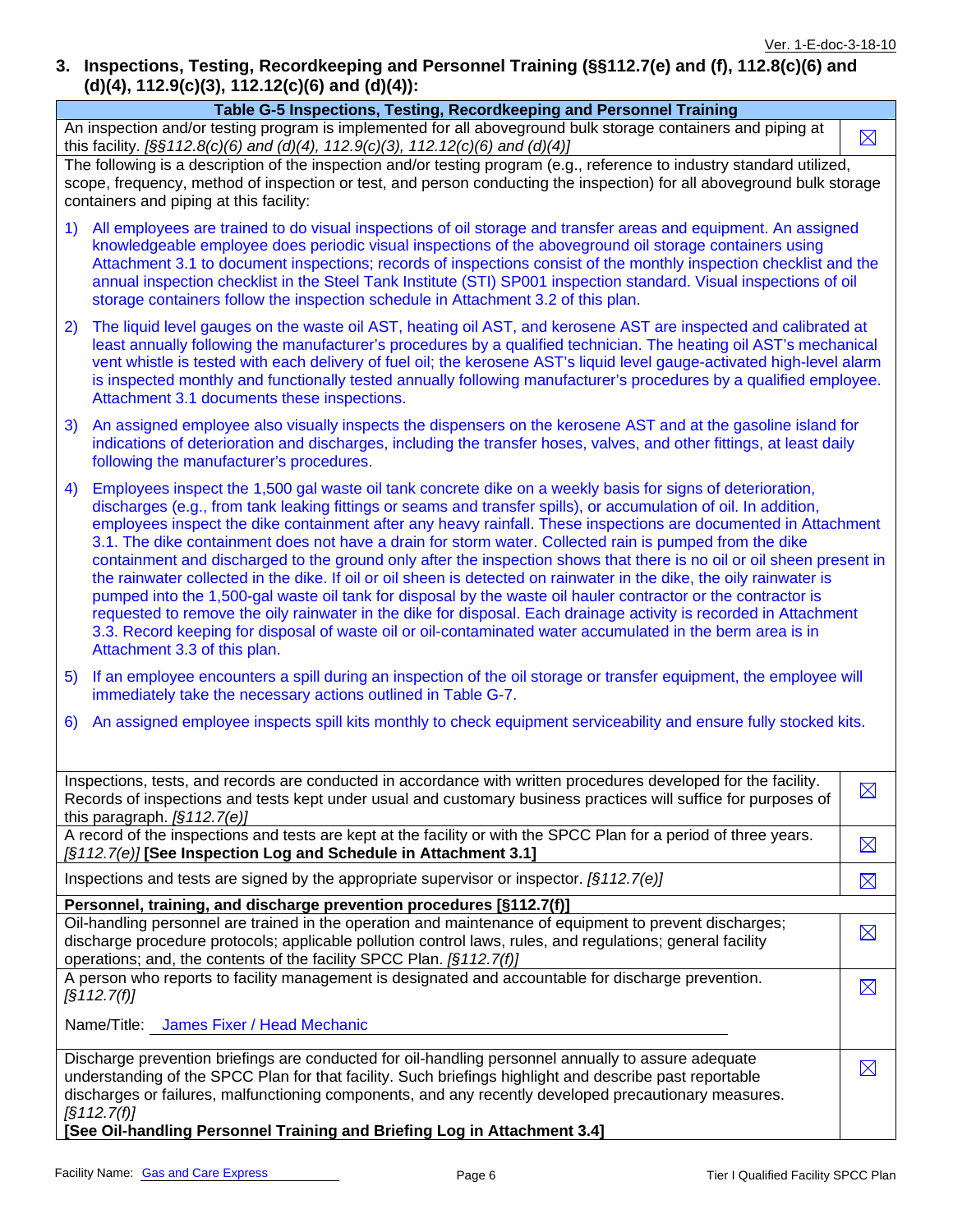### **4. Security (excluding oil production facilities) §112.7(g):**

| Table G-6 Implementation and Description of Security Measures                                                                                                                                                                                  |             |
|------------------------------------------------------------------------------------------------------------------------------------------------------------------------------------------------------------------------------------------------|-------------|
| Security measures are implemented at this facility to prevent unauthorized access to oil handling, processing,                                                                                                                                 | $\boxtimes$ |
| and storage area.                                                                                                                                                                                                                              |             |
| The following is a description of how you secure and control access to the oil handling, processing and storage areas;                                                                                                                         |             |
| secure master flow and drain valves; prevent unauthorized access to starter controls on oil pumps; secure out-of-                                                                                                                              |             |
| service and loading/unloading connections of oil pipelines; address the appropriateness of security lighting to both                                                                                                                           |             |
| prevent acts of vandalism and assist in the discovery of oil discharges:                                                                                                                                                                       |             |
| The facility is open for gasoline and kerosene sales 24 hours every day and is attended around the clock.<br>$\left( \begin{matrix} 1 \end{matrix} \right)$                                                                                    |             |
| 2)<br>All tank fill pipes are capped and locked when not in use; tanks do not have drain valves.                                                                                                                                               |             |
| 3)<br>The automotive maintenance shop is open for service for 10 hours, Monday through Saturday, and the shop is<br>locked outside business hours.                                                                                             |             |
| The dispenser pump controls are inside the gasoline sales and customer service area, attended 24 hours every<br>4)                                                                                                                             |             |
| day, in a locked utility room. The attendant can shut off pumps remotely from the attendant station in the sales and                                                                                                                           |             |
| customer service area; the entrance to the attendant station is kept locked when the automotive maintenance shop                                                                                                                               |             |
| is closed.                                                                                                                                                                                                                                     |             |
| The kerosene on-tank dispenser pump control is kept locked and only facility employees are authorized to unlock,<br>5)                                                                                                                         |             |
| turn the pump on, and transfer kerosene into customer containers.                                                                                                                                                                              |             |
| The gasoline dispensing island is lit and all facility entrances have security lights above and outside the entrances.<br>6)<br>There are also wall-mounted flood lamps that illuminate the 1,500-gal waste oil, heating oil, and kerosene AST |             |
| locations.                                                                                                                                                                                                                                     |             |
|                                                                                                                                                                                                                                                |             |
|                                                                                                                                                                                                                                                |             |
|                                                                                                                                                                                                                                                |             |
|                                                                                                                                                                                                                                                |             |
|                                                                                                                                                                                                                                                |             |
|                                                                                                                                                                                                                                                |             |
|                                                                                                                                                                                                                                                |             |
|                                                                                                                                                                                                                                                |             |

#### **5. Emergency Procedures and Notifications (§112.7(a)(3)(iv) and 112.7(a)(5)):**

#### **Table G-7 Description of Emergency Procedures and Notifications**

The following is a description of the immediate actions to be taken by facility personnel in the event of a discharge to navigable waters or adjoining shorelines *[§112.7(a)(3)(iv) and 112.7(a)(5)]*:

- 1) Shutdown pumping in event of a spill during any fuel transfer operation or an emergency at the fuel dispensers.
- 2) Eliminate potential sources of ignition such as open flames or sparks.
- 3) If possible, safe, and trained to do so, identify and secure source of the discharge and contain the discharge with sorbents, sandbags, or other material from the spill kits.
	- a. The main and largest spill kit is kept in the attendant area.
	- b. The second spill kit is kept behind the service shop.
	- c. The third spill kit is kept inside the service shop.
	- d. The fourth spill kit is kept between the 1,500-gal waste oil AST dike and the 500-gal kerosene AST.

4) Contact regulatory authorities and other response personnel and organizations (see next page).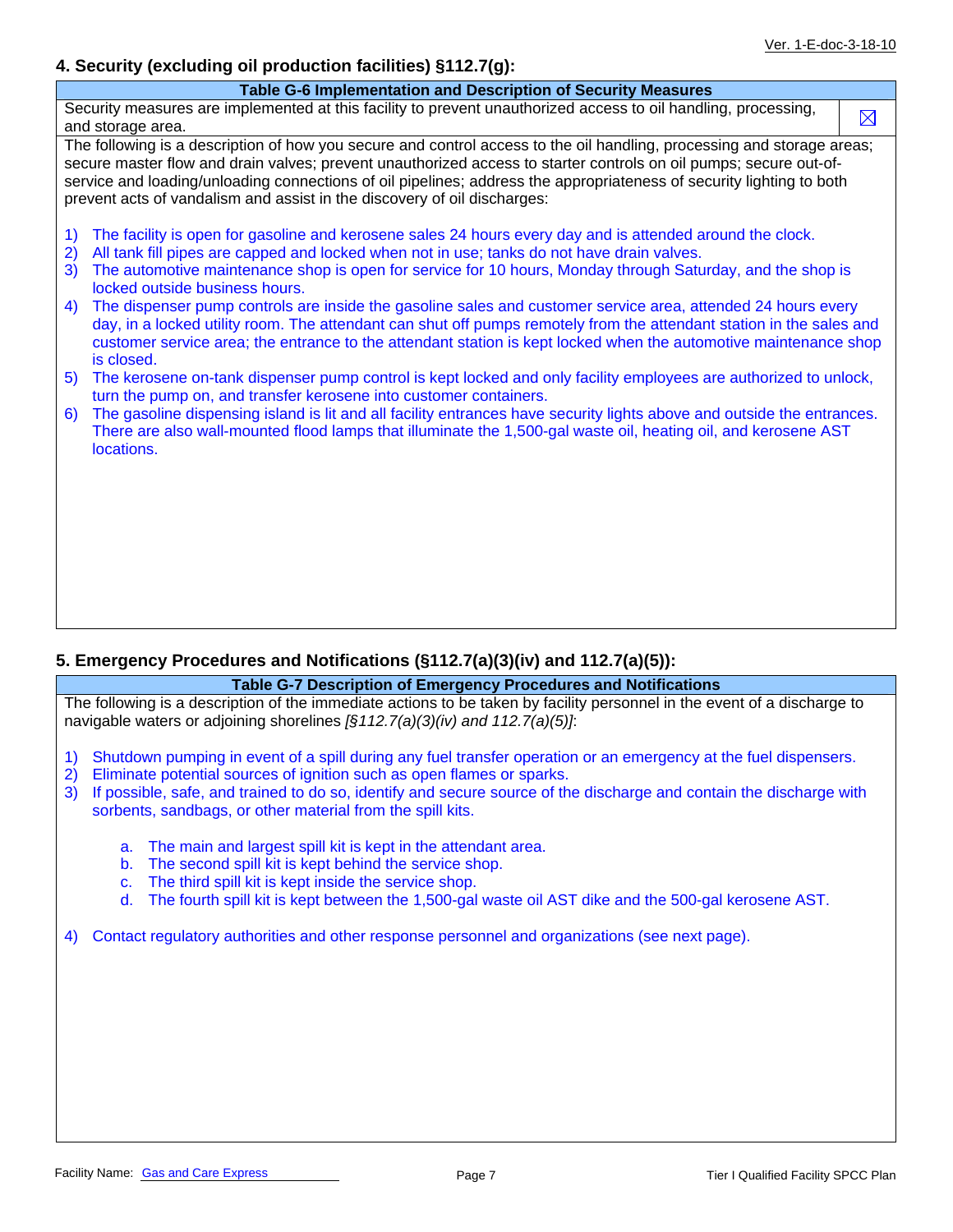## **6. Contact List (§112.7(a)(3)(vi)):**

| <b>Table G-8 Contact List</b>                                                                                                                                                                                                                                                                                                                                                                                                                                                                                                                                                                         |                                                         |  |  |  |  |
|-------------------------------------------------------------------------------------------------------------------------------------------------------------------------------------------------------------------------------------------------------------------------------------------------------------------------------------------------------------------------------------------------------------------------------------------------------------------------------------------------------------------------------------------------------------------------------------------------------|---------------------------------------------------------|--|--|--|--|
| <b>Contact Organization / Person</b>                                                                                                                                                                                                                                                                                                                                                                                                                                                                                                                                                                  | <b>Telephone Number</b>                                 |  |  |  |  |
| National Response Center (NRC)                                                                                                                                                                                                                                                                                                                                                                                                                                                                                                                                                                        | 1-800-424-8802                                          |  |  |  |  |
| Cleanup Contractor(s)                                                                                                                                                                                                                                                                                                                                                                                                                                                                                                                                                                                 |                                                         |  |  |  |  |
| RO Co. (Waste Oil Disposal Contractor)                                                                                                                                                                                                                                                                                                                                                                                                                                                                                                                                                                | 717-888-8000                                            |  |  |  |  |
| Owners or operators of SPCC-regulated facilities are not<br>required to have signed contracts or agreements with<br>cleanup contractors under the SPCC rule. Although no<br>formal written agreement to respond is required by the<br>SPCC rule, the owner or operator must identify phone<br>numbers for the facility response coordinator, National<br>Response Center, cleanup contractors with whom you have<br>an agreement for response, and all appropriate Federal,<br>State, and local agencies who must be contacted in case of<br>a discharge to navigable waters or adjoining shorelines. |                                                         |  |  |  |  |
| <b>Key Facility Personnel</b><br>Designated Person Accountable for Discharge Prevention:                                                                                                                                                                                                                                                                                                                                                                                                                                                                                                              |                                                         |  |  |  |  |
| <b>James Fixer, Head Mechanic</b>                                                                                                                                                                                                                                                                                                                                                                                                                                                                                                                                                                     | Office: 717-888-7777                                    |  |  |  |  |
|                                                                                                                                                                                                                                                                                                                                                                                                                                                                                                                                                                                                       | Emergency: 717-555-9190 (cell phone)                    |  |  |  |  |
|                                                                                                                                                                                                                                                                                                                                                                                                                                                                                                                                                                                                       | Office:                                                 |  |  |  |  |
|                                                                                                                                                                                                                                                                                                                                                                                                                                                                                                                                                                                                       | Emergency:                                              |  |  |  |  |
|                                                                                                                                                                                                                                                                                                                                                                                                                                                                                                                                                                                                       | Office:                                                 |  |  |  |  |
|                                                                                                                                                                                                                                                                                                                                                                                                                                                                                                                                                                                                       | Emergency:                                              |  |  |  |  |
|                                                                                                                                                                                                                                                                                                                                                                                                                                                                                                                                                                                                       | Office:                                                 |  |  |  |  |
|                                                                                                                                                                                                                                                                                                                                                                                                                                                                                                                                                                                                       | Emergency:                                              |  |  |  |  |
| <b>State Oil Pollution Control Agencies</b><br><b>South Central Region</b><br>PA Department of Environmental Protection (DEP)                                                                                                                                                                                                                                                                                                                                                                                                                                                                         | 877-333-1904<br>1-800-541-2050 (Backup)                 |  |  |  |  |
| Other State, Federal, and Local Agencies<br><b>EPA Region III</b>                                                                                                                                                                                                                                                                                                                                                                                                                                                                                                                                     | Office: 215-814-5000<br>Emergency: 1-800-424-8802 (NRC) |  |  |  |  |
| <b>York County Department of Emergency Services</b>                                                                                                                                                                                                                                                                                                                                                                                                                                                                                                                                                   | 911                                                     |  |  |  |  |
| <b>Local Fire Department</b>                                                                                                                                                                                                                                                                                                                                                                                                                                                                                                                                                                          | 911                                                     |  |  |  |  |
| <b>Local Police Department</b>                                                                                                                                                                                                                                                                                                                                                                                                                                                                                                                                                                        | 911                                                     |  |  |  |  |
| Hospital<br>Malham General Hospital, 1700 Patient Blvd.,<br><b>Malham, PA 17402</b>                                                                                                                                                                                                                                                                                                                                                                                                                                                                                                                   | 717-888-0811                                            |  |  |  |  |
| Other Contact References (e.g., downstream water intakes<br>or neighboring facilities)                                                                                                                                                                                                                                                                                                                                                                                                                                                                                                                |                                                         |  |  |  |  |
| <b>Wayne Storey, Construction Tools and Lumber</b>                                                                                                                                                                                                                                                                                                                                                                                                                                                                                                                                                    | 717-888-6921 (Office)                                   |  |  |  |  |
| Tonney Smart, Smart Auto Paint and Detailing                                                                                                                                                                                                                                                                                                                                                                                                                                                                                                                                                          | 717-888-0055 (Office)                                   |  |  |  |  |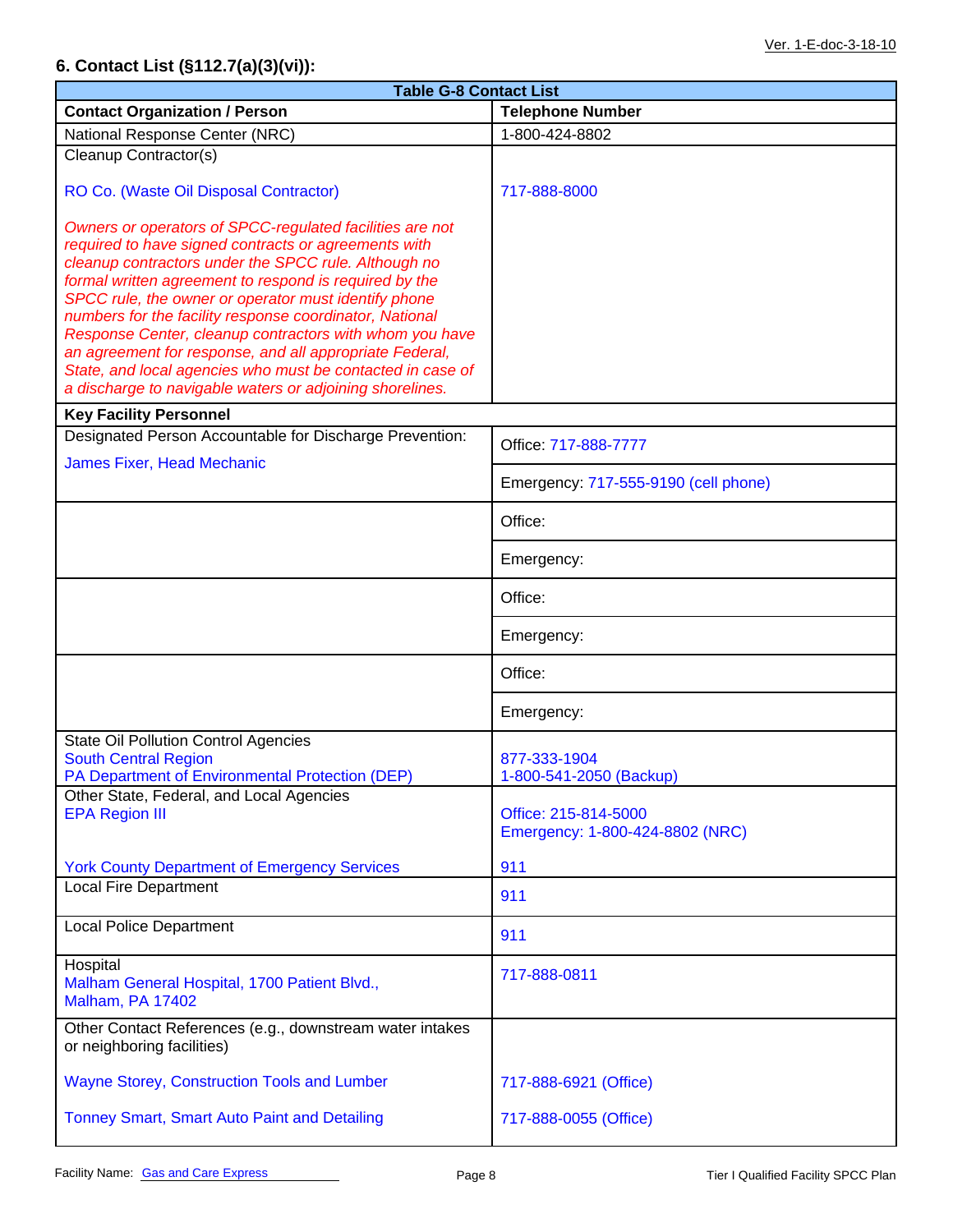### **7. NRC Notification Procedure (§112.7(a)(4) and (a)(5)):**

| <b>Table G-9 NRC Notification Procedure</b>                                                                                                                                                                                                                                                                                                                             |                                                                                                                                                                                                                                                                                                                                               |             |  |  |  |
|-------------------------------------------------------------------------------------------------------------------------------------------------------------------------------------------------------------------------------------------------------------------------------------------------------------------------------------------------------------------------|-----------------------------------------------------------------------------------------------------------------------------------------------------------------------------------------------------------------------------------------------------------------------------------------------------------------------------------------------|-------------|--|--|--|
| In the event of a discharge of oil to navigable waters or adjoining shorelines, the following information identified<br>in Attachment 4 will be provided to the National Response Center immediately following identification of a<br>discharge to navigable waters or adjoining shorelines [See Discharge Notification Form in Attachment 4]:<br>$\sqrt{3112.7(a)(4)}$ |                                                                                                                                                                                                                                                                                                                                               | $\boxtimes$ |  |  |  |
| The exact address or location and phone<br>$\bullet$<br>number of the facility;<br>Date and time of the discharge;<br>$\bullet$<br>Type of material discharged;<br>Estimate of the total quantity discharged;<br>Estimate of the quantity discharged to navigable<br>waters:<br>Source of the discharge;                                                                | Description of all affected media;<br>Cause of the discharge;<br>Any damages or injuries caused by the discharge;<br>Actions being used to stop, remove, and mitigate the<br>effects of the discharge;<br>Whether an evacuation may be needed; and<br>$\bullet$<br>Names of individuals and/or organizations who have<br>also been contacted. |             |  |  |  |

## **8. SPCC Spill Reporting Requirements (Report within 60 days) (§112.4):**

Submit information to the EPA Regional Administrator (RA) and the appropriate agency or agencies in charge of oil pollution control activities in the State in which the facility is located within 60 days from one of the following discharge events:

- A single discharge of more than 1,000 U.S. gallons of oil to navigable waters or adjoining shorelines or
- Two discharges to navigable waters or adjoining shorelines each more than 42 U.S. gallons of oil occurring within any twelve month period

*You must submit the following information to the RA (Region VI)* 

- (1) Name of the facility;
- (2) Your name;
- (3) Location of the facility;
- (4) Maximum storage or handling capacity of the facility and normal daily throughput;
- (5) Corrective action and countermeasures you have taken, including a description of equipment repairs and replacements;
- (6) An adequate description of the facility, including maps, flow diagrams, and topographical maps, as necessary;
- (7) The cause of the reportable discharge, including a failure analysis of the system or subsystem in which the failure occurred;
- (8) Additional preventive measures you have taken or contemplated to minimize the possibility of recurrence; and
- (9) Such other information as the Regional Administrator may reasonably require pertinent to the Plan or discharge.

\* \* \* \* \*

## **NOTE: Complete one of the following sections (A, B or C)**

## **as appropriate for the facility type.**

*Note that notifying the NRC of oil discharges and reporting specified oil spill information to the EPA Regional Administrator are two different requirements. 40 CFR part 110, Discharge of Oil regulation, requires any person in charge of a facility or vessel that discharges a reportable harmful quantity of oil to immediately notify the NRC of the discharge. The rule identifies a harmful quantity as one that violates applicable water quality standards; or causes a film or sheen upon or discoloration of the surface of the water or adjoining shorelines or cause a sludge or emulsion to be deposited beneath the surface of the water or upon adjoining shorelines (see subsection 7 above). In addition, a facility regulated by the SPCC rule must report specific discharge information to the EPA when the facility has certain types of reportable discharges as prescribed in the rule (see Item 8 above).* 

*This sample plan does not include Sections B and C. These sections are not applicable to the facility addressed in this sample plan.*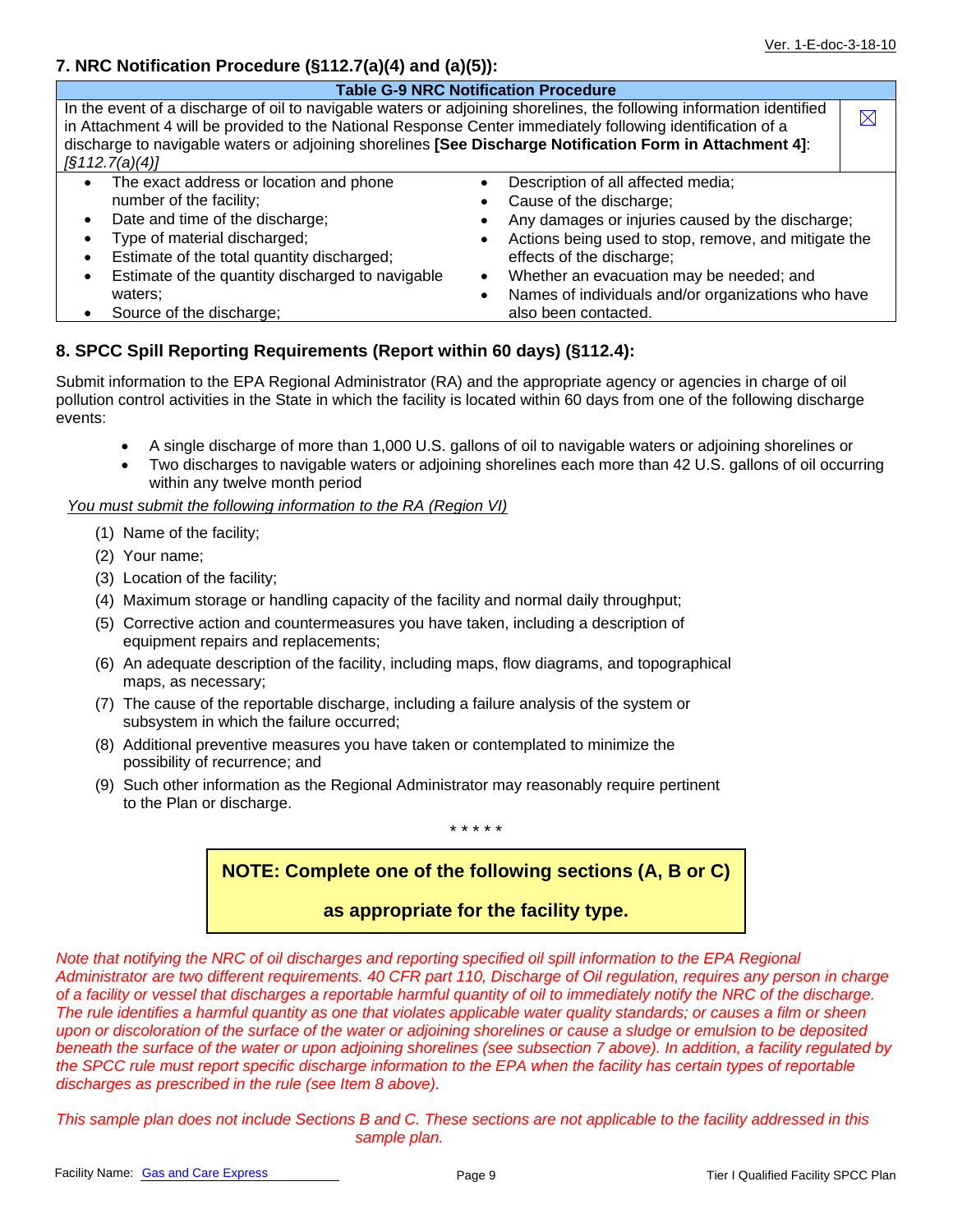## **A. Onshore Facilities (excluding production) (§§112.8(b) through (d), 112.12(b) through (d)):**

The owner or operator must meet the general rule requirements as well as requirements under this section. Note that not all provisions may be applicable to all owners/operators. For example, a facility may not maintain completely buried metallic storage tanks installed after January 10, 1974, and thus would not have to abide by requirements in §§112.8(c)(4) and 112.12(c)(4), listed below. In cases where a provision is not applicable, write "N/A".

| Table G-10 General Rule Requirements for Onshore Facilities                                                                                                                                                                                                                                                                                                                                                                     |                | N/A         |
|---------------------------------------------------------------------------------------------------------------------------------------------------------------------------------------------------------------------------------------------------------------------------------------------------------------------------------------------------------------------------------------------------------------------------------|----------------|-------------|
| Drainage from diked storage areas is restrained by valves to prevent a discharge into the drainage<br>system or facility effluent treatment system, except where facility systems are designed to control such<br>discharge. Diked areas may be emptied by pumps or ejectors that must be manually activated after<br>inspecting the condition of the accumulation to ensure no oil will be discharged. $[§§112.8(b)(1)$ and    | $\boxtimes$    | $\Box$      |
| 112.12(b)(1)                                                                                                                                                                                                                                                                                                                                                                                                                    |                |             |
| Valves of manual, open-and-closed design are used for the drainage of diked areas. [§§112.8(b)(2) and<br>112.12(b)(2)                                                                                                                                                                                                                                                                                                           | $\Box$         | $\boxtimes$ |
| The containers at the facility are compatible with materials stored and conditions of storage such as<br>pressure and temperature. $[\S \S 112.8(c)(1)$ and 112.12(c)(1)]                                                                                                                                                                                                                                                       | $\boxtimes$    | $\Box$      |
| Secondary containment for the bulk storage containers (including mobile/portable oil storage containers)<br>holds the capacity of the largest container plus additional capacity to contain precipitation. Mobile or<br>portable oil storage containers are positioned to prevent a discharge as described in §112.1(b).<br>$\sqrt{5112.6(a)(3)(ii)}$                                                                           | $\boxtimes$    | $\Box$      |
| If uncontaminated rainwater from diked areas drains into a storm drain or open watercourse the following<br>procedures will be implemented at the facility: [§§112.8(c)(3) and 112.12(c)(3)]                                                                                                                                                                                                                                    |                |             |
| Bypass valve is normally sealed closed<br>$\bullet$                                                                                                                                                                                                                                                                                                                                                                             | $\blacksquare$ | $\boxtimes$ |
| Retained rainwater is inspected to ensure that its presence will not cause a discharge to<br>$\bullet$<br>navigable waters or adjoining shorelines                                                                                                                                                                                                                                                                              | $\boxtimes$    | $\Box$      |
| Bypass valve is opened and resealed under responsible supervision<br>$\bullet$                                                                                                                                                                                                                                                                                                                                                  | $\Box$         | $\boxtimes$ |
| Adequate records of drainage are kept [See Dike Drainage Log in Attachment 3.3]<br>$\bullet$                                                                                                                                                                                                                                                                                                                                    | $\boxtimes$    | $\Box$      |
| For completely buried metallic tanks installed on or after January 10, 1974 at this facility $\frac{56112.8(c)}{4}$<br>and 112.12(c)(4)]:                                                                                                                                                                                                                                                                                       |                |             |
| Tanks have corrosion protection with coatings or cathodic protection compatible with local soil<br>conditions.                                                                                                                                                                                                                                                                                                                  | П              | $\boxtimes$ |
| Regular leak testing is conducted.                                                                                                                                                                                                                                                                                                                                                                                              |                | $\boxtimes$ |
| For partially buried or bunkered metallic tanks $\sqrt{(5112.8(c)(5))}$ and $\sqrt{(112.12(c)(5))}$ .                                                                                                                                                                                                                                                                                                                           |                |             |
| Tanks have corrosion protection with coatings or cathodic protection compatible with local soil<br>$\bullet$<br>conditions.                                                                                                                                                                                                                                                                                                     | П              | $\boxtimes$ |
| Each aboveground bulk container is tested or inspected for integrity on a regular schedule and whenever<br>material repairs are made. Scope and frequency of the inspections and inspector qualifications are in                                                                                                                                                                                                                | $\boxtimes$    | $\Box$      |
| accordance with industry standards. Container supports and foundations are regularly inspected.<br>[See Inspection Log and Schedule and Bulk Storage Container Inspection Schedule in                                                                                                                                                                                                                                           |                |             |
| Attachments 3.1 and 3.2] [§112.8(c)(6) and §112.12(c)(6)(i)]                                                                                                                                                                                                                                                                                                                                                                    |                |             |
| Outsides of bulk storage containers are frequently inspected for signs of deterioration, discharges, or                                                                                                                                                                                                                                                                                                                         | $\boxtimes$    | $\Box$      |
| accumulation of oil inside diked areas. [See Inspection Log and Schedule in Attachment 3.1]<br>$\left[\frac{5}{5}\frac{112.8(c)}{6}\right]$ and 112.12(c)(6)]                                                                                                                                                                                                                                                                   |                |             |
| For bulk storage containers that are subject to 21 CFR part 110 which are shop-fabricated, constructed of<br>austenitic stainless steel, elevated and have no external insulation, formal visual inspection is conducted<br>on a regular schedule. Appropriate qualifications for personnel performing tests and inspections are<br>documented. [See Inspection Log and Schedule and Bulk Storage Container Inspection Schedule | $\Box$         | $\boxtimes$ |
| in Attachments 3.1 and 3.2] [§112.12(c)(6)(ii)]                                                                                                                                                                                                                                                                                                                                                                                 |                |             |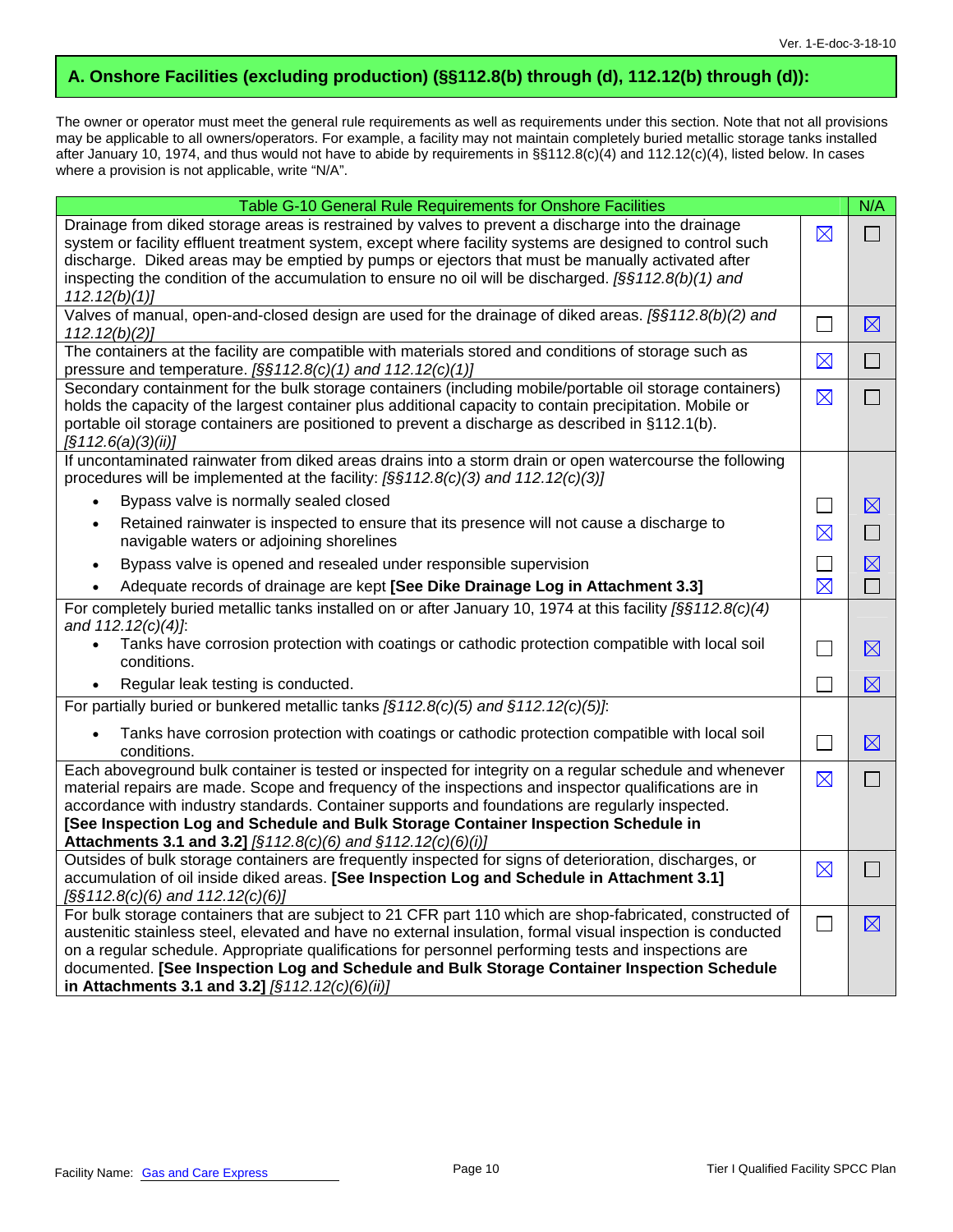| Table G-10 General Rule Requirements for Onshore Facilities                                                                                                                                                                                                                                                                                                                                                                                                                                                                                                                                                                                                                                                                                                                                                                                                                                                                                                                                                                                                                                                                                                                                                                                                                                                                                                                                                                                                                                                                                                                                                                                                                                                                                                                                                                                                                                                                                                                                                                                                                                                                                                                                                                                                                                                 |             |                          |  |
|-------------------------------------------------------------------------------------------------------------------------------------------------------------------------------------------------------------------------------------------------------------------------------------------------------------------------------------------------------------------------------------------------------------------------------------------------------------------------------------------------------------------------------------------------------------------------------------------------------------------------------------------------------------------------------------------------------------------------------------------------------------------------------------------------------------------------------------------------------------------------------------------------------------------------------------------------------------------------------------------------------------------------------------------------------------------------------------------------------------------------------------------------------------------------------------------------------------------------------------------------------------------------------------------------------------------------------------------------------------------------------------------------------------------------------------------------------------------------------------------------------------------------------------------------------------------------------------------------------------------------------------------------------------------------------------------------------------------------------------------------------------------------------------------------------------------------------------------------------------------------------------------------------------------------------------------------------------------------------------------------------------------------------------------------------------------------------------------------------------------------------------------------------------------------------------------------------------------------------------------------------------------------------------------------------------|-------------|--------------------------|--|
| Each container is provided with a system or documented procedure to prevent overfills for the container.<br>Describe:                                                                                                                                                                                                                                                                                                                                                                                                                                                                                                                                                                                                                                                                                                                                                                                                                                                                                                                                                                                                                                                                                                                                                                                                                                                                                                                                                                                                                                                                                                                                                                                                                                                                                                                                                                                                                                                                                                                                                                                                                                                                                                                                                                                       | $\boxtimes$ | $\Box$                   |  |
| Tank truck gasoline*, heating oil, and kerosene delivery procedures:<br>Manually gauge receiving tank to confirm liquid level in tank and quantity to be delivered to prevent tank overfill;<br>1)<br>reconcile with inventory records and ATG, as applicable. Tanks will not be filled beyond 90% of their capacity.<br>Set parking brake and use chock blocks to prevent movement; inspect fittings and fueling hose for damage<br>2)<br>before starting fuel transfer operation. The fuel delivery person makes all hook-ups.<br>Place drip pans under valve-hose fitting connections.<br>3)<br>The person responsible for monitoring the delivery will remain attentive and observe the entire fuel delivery, be<br>4)<br>prepared to stop the flow of fuel from the truck to the tank at any time, and respond to any unusual condition,<br>leak, or spill which may occur during delivery. During heating oil and kerosene unloading, monitor the tank vent<br>whistle on the heating oil tank and the liquid high-level alarm on the kerosene tank prior to initiating and during<br>transfer. For delivery to the fuel oil tank, shutdown delivery if the vent whistle cannot be heard or the vent whistle<br>stops sounding. For delivery to the kerosene tank, shutdown delivery when high-level alarm goes off. Secure all<br>valves on tank truck before truck departure and inspect for leakage.<br>Following complete delivery, the fuel delivery person is responsible for disconnecting all hook-ups.<br>5)<br>Record accurate readings for product and water in tank after fuel delivery, verify the amount of fuel received and<br>6)<br>make sure fill ports are properly secured.<br>If an oil spill occurs, the spill kit will be used to contain the spill. The main spill kit is located in the gasoline sales<br>7)<br>and customer service area. The maximum spill that would occur during an overfill while unloading gasoline is<br>estimated at 20 gallons (a 4-inch truck fuel delivery hose, 30 feet in length, holds about 20 gallons). The<br>maximum heating oil and kerosene unload rate is 25 gallons per minute (gpm) or 0.4 gallons per second (gps);<br>the expected maximum amount to be spilled in an overfill incident during heating oil or kerosene unloading is |             |                          |  |
| about 3 gallons (0.4 gps x 8 seconds maximum to shutdown fuel transfer pump).<br>Gasoline dispenser customer fueling procedures:<br>Before dispenser filling, shutoff engine and cell phone.<br>$\left( \begin{matrix} 1 \end{matrix} \right)$<br>Do not top off tank after automatic shut-off.<br>2)<br>3)<br>If an oil spill occurs, the spill kit will be used to contain the spill. The maximum dispenser pumping rate is 10 gpm<br>or less than 0.2 gps. In the event of a dispenser equipment failure such as a filling hose rupture or a vehicle fuel<br>tank overfill, the expected maximum amount to be spilled is about 2 gallons (0.2 gps x 10 seconds maximum to<br>shutdown dispenser fuel delivery pump).                                                                                                                                                                                                                                                                                                                                                                                                                                                                                                                                                                                                                                                                                                                                                                                                                                                                                                                                                                                                                                                                                                                                                                                                                                                                                                                                                                                                                                                                                                                                                                                     |             |                          |  |
| Kerosene dispenser fuel transfers:<br>Customers are prohibited from operating the kerosene dispenser, including transferring kerosene into their<br>$\left( \begin{matrix} 1 \end{matrix} \right)$<br>containers; employees will transfer kerosene into only authorized containers.<br>Do not top off container when filling; shutoff and lock the dispenser pump after completing transfer.<br>2)<br>3)<br>If an oil spill occurs, the spill kit will be used to contain the spill. The maximum dispenser pumping rate is 5 gpm<br>or less than 0.1 gps. In the event of a dispenser equipment failure such as a filling hose rupture or a container<br>overfill, the expected maximum amount to be spilled is less than 0.5 gallon (0.1 gps x 5 seconds maximum to<br>shutdown dispenser fuel delivery pump).<br>Transfers into waste oil AST: Gauge AST (manually or via visual gauge) to confirm liquid level in tank to prevent tank                                                                                                                                                                                                                                                                                                                                                                                                                                                                                                                                                                                                                                                                                                                                                                                                                                                                                                                                                                                                                                                                                                                                                                                                                                                                                                                                                                   |             |                          |  |
| overfill.<br>Transfers into waste oil tote: Transfer all waste oil into the tote fill port using a funnel. If an oil spill occurs, the spill kit<br>in the shop will be used to contain the spill.<br>Transfers into oil dispensing system drums: Confirm liquid level in drum glass sight gauge before transferring oil<br>product into drum from supplier's tote and monitor sight gauge during filling to prevent drum overfill; a drum will not be<br>filled beyond 55 gallons. The maximum transfer rate of the supplier's pump is 7.5 gpm or 0.1 gps. In the event of an<br>overfill incident during the transfer, the expected maximum amount to be spilled is 0.5 gallons (0.1 gps maximum<br>transfer rate x 5 seconds maximum to shutdown transfer pump).<br>* For more information on operating and maintaining completely buried storage tanks, including safe practices, see<br>www.epa.gov/oust/pubs/ommanual.htm                                                                                                                                                                                                                                                                                                                                                                                                                                                                                                                                                                                                                                                                                                                                                                                                                                                                                                                                                                                                                                                                                                                                                                                                                                                                                                                                                                             |             |                          |  |
| Liquid level sensing devices are regularly tested to ensure proper operation [See Inspection Log and<br><b>Schedule in Attachment 3.1].</b> [§112.6(a)(3)(iii)]                                                                                                                                                                                                                                                                                                                                                                                                                                                                                                                                                                                                                                                                                                                                                                                                                                                                                                                                                                                                                                                                                                                                                                                                                                                                                                                                                                                                                                                                                                                                                                                                                                                                                                                                                                                                                                                                                                                                                                                                                                                                                                                                             | $\boxtimes$ | $\overline{\phantom{a}}$ |  |
| Visible discharges which result in a loss of oil from the container, including but not limited to seams,<br>gaskets, piping, pumps, valves, rivets, and bolts are promptly corrected and oil in diked areas is promptly<br>removed. [§§112.8(c)(10) and 112.12(c)(10)]                                                                                                                                                                                                                                                                                                                                                                                                                                                                                                                                                                                                                                                                                                                                                                                                                                                                                                                                                                                                                                                                                                                                                                                                                                                                                                                                                                                                                                                                                                                                                                                                                                                                                                                                                                                                                                                                                                                                                                                                                                      | $\boxtimes$ | $\blacksquare$           |  |
| Aboveground valves, piping, and appurtenances such as flange joints, expansion joints, valve glands and<br>bodies, catch pans, pipeline supports, locking of valves, and metal surfaces are inspected regularly.                                                                                                                                                                                                                                                                                                                                                                                                                                                                                                                                                                                                                                                                                                                                                                                                                                                                                                                                                                                                                                                                                                                                                                                                                                                                                                                                                                                                                                                                                                                                                                                                                                                                                                                                                                                                                                                                                                                                                                                                                                                                                            | $\boxtimes$ | <b>College</b>           |  |
| [See Inspection Log and Schedule in Attachment 3.1] [§§112.8(d)(4) and 112.12(d)(4)]                                                                                                                                                                                                                                                                                                                                                                                                                                                                                                                                                                                                                                                                                                                                                                                                                                                                                                                                                                                                                                                                                                                                                                                                                                                                                                                                                                                                                                                                                                                                                                                                                                                                                                                                                                                                                                                                                                                                                                                                                                                                                                                                                                                                                        |             |                          |  |
| Integrity and leak testing are conducted on buried piping at the time of installation, modification,<br>construction, relocation, or replacement. [See Inspection Log and Schedule in Attachment 3.1]<br>$\sqrt{S\$ 112.8(d)(4) and 112.12(d)(4)]                                                                                                                                                                                                                                                                                                                                                                                                                                                                                                                                                                                                                                                                                                                                                                                                                                                                                                                                                                                                                                                                                                                                                                                                                                                                                                                                                                                                                                                                                                                                                                                                                                                                                                                                                                                                                                                                                                                                                                                                                                                           |             | $\boxtimes$              |  |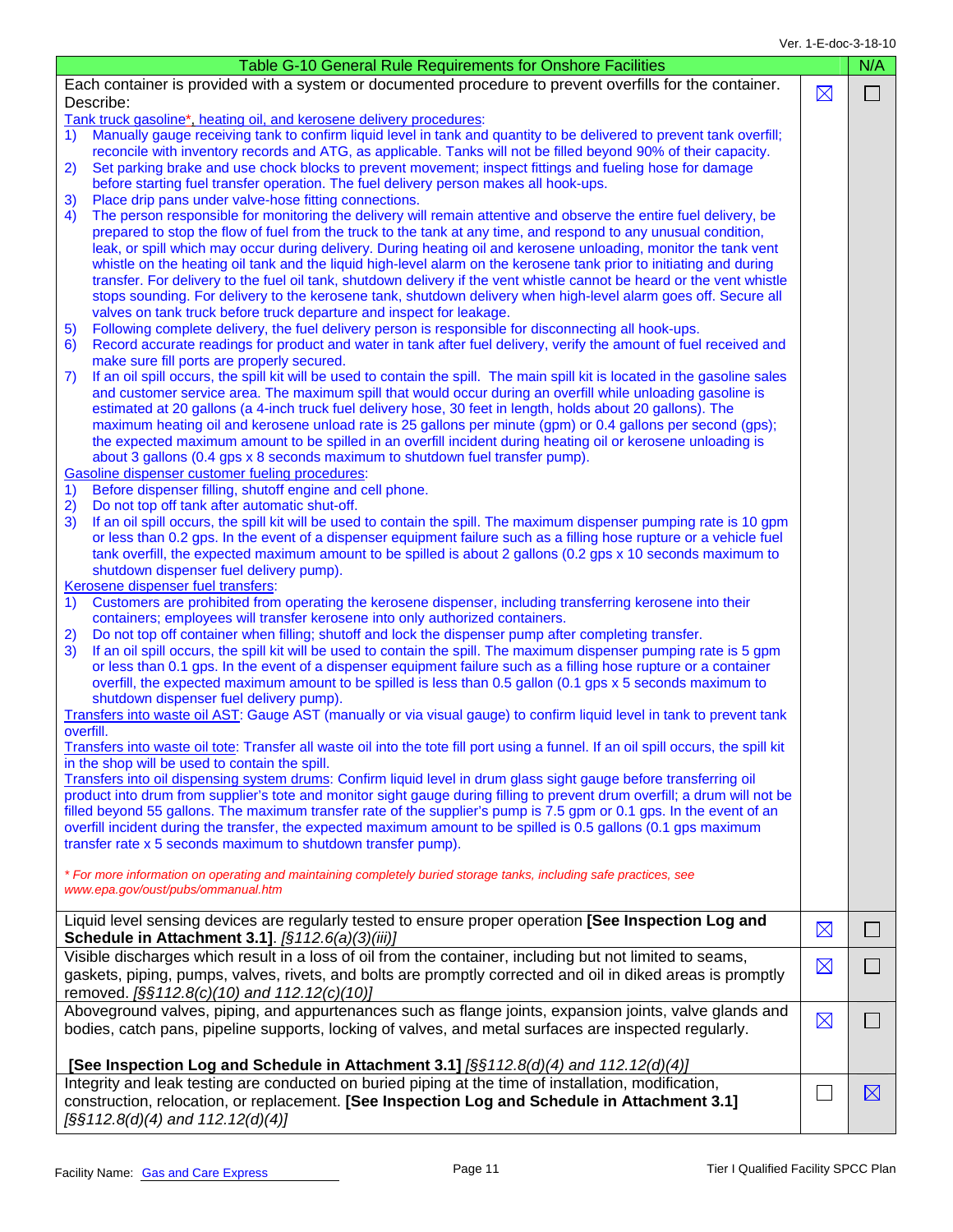#### **ATTACHMENT 1 – Five Year Review and Technical Amendment Logs**

#### **ATTACHMENT 1.1 – Five Year Review Log**

By signing below, I am certifying that I have completed a review and evaluation of the SPCC Plan for this facility, and will/will not amend this Plan as a result.

*An owner or operator must review and evaluate the SPCC Plan at least once every five years from the signature date of the Plan. A review of the Plan must also be completed whenever there is a change in the facility which affects the potential for a discharge of oil. In*  addition, the owner or operator has to amend the Plan within six months of review to include more effective prevention and control *technology if the technology has been field-proven at the time of the review and will significantly reduce the likelihood of a discharge to navigable waters or adjoining shorelines. The owner or operator must implement any Plan amendment resulting from the review as soon as possible, but no longer than six months after the amendment.* 

| Table G-13 Review and Evaluation of SPCC Plan for Facility |                   |                |                                                        |  |  |
|------------------------------------------------------------|-------------------|----------------|--------------------------------------------------------|--|--|
| <b>Review Date</b>                                         | Plan Amendment    |                | Name and signature of person authorized to review this |  |  |
|                                                            | <b>Will Amend</b> | Will Not Amend | Plan                                                   |  |  |
|                                                            | $\blacksquare$    |                |                                                        |  |  |
|                                                            | $\Box$            | $\Box$         |                                                        |  |  |
|                                                            | П                 | $\Box$         |                                                        |  |  |
|                                                            | $\Box$            | $\Box$         |                                                        |  |  |
|                                                            | $\Box$            | $\Box$         |                                                        |  |  |
|                                                            | $\Box$            | $\Box$         |                                                        |  |  |
|                                                            | $\Box$            | $\Box$         |                                                        |  |  |
|                                                            | $\Box$            | $\Box$         |                                                        |  |  |
|                                                            | $\Box$            | $\Box$         |                                                        |  |  |
|                                                            | $\Box$            | $\Box$         |                                                        |  |  |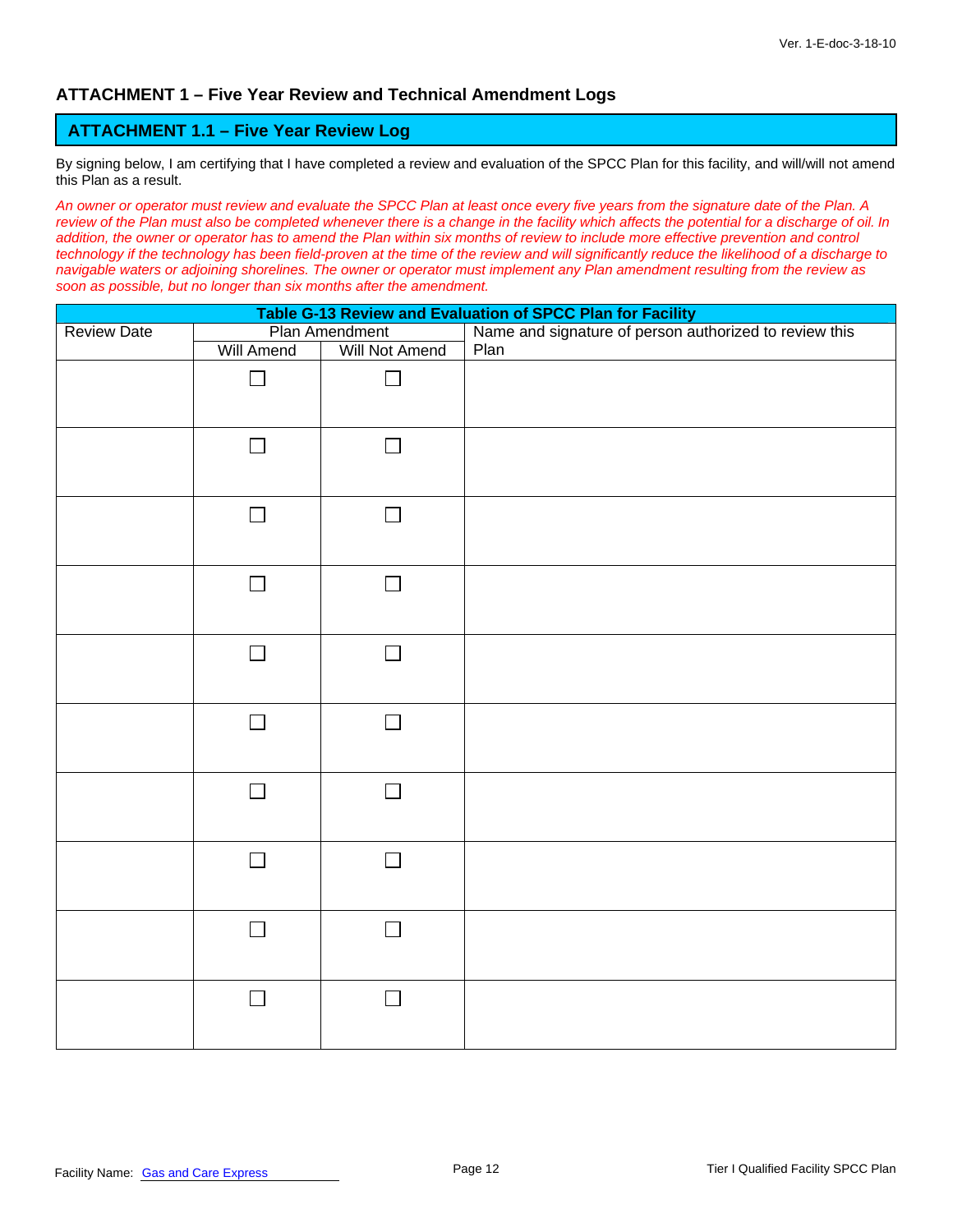## **ATTACHMENT 1.2 – Technical Amendment Log**

Any technical amendments to this Plan will be re-certified in accordance with Section I of this Plan template.

| Review | Table G-15 Description and Certification of Technical Amendments<br>Description of Technical Amendment Name and signature of pers | Name and signature of person certifying this<br>technical amendment |
|--------|-----------------------------------------------------------------------------------------------------------------------------------|---------------------------------------------------------------------|
| Date   |                                                                                                                                   |                                                                     |
|        |                                                                                                                                   |                                                                     |
|        |                                                                                                                                   |                                                                     |
|        |                                                                                                                                   |                                                                     |
|        |                                                                                                                                   |                                                                     |
|        |                                                                                                                                   |                                                                     |
|        |                                                                                                                                   |                                                                     |
|        |                                                                                                                                   |                                                                     |
|        |                                                                                                                                   |                                                                     |
|        |                                                                                                                                   |                                                                     |
|        |                                                                                                                                   |                                                                     |
|        |                                                                                                                                   |                                                                     |
|        |                                                                                                                                   |                                                                     |
|        |                                                                                                                                   |                                                                     |
|        |                                                                                                                                   |                                                                     |
|        |                                                                                                                                   |                                                                     |
|        |                                                                                                                                   |                                                                     |
|        |                                                                                                                                   |                                                                     |
|        |                                                                                                                                   |                                                                     |
|        |                                                                                                                                   |                                                                     |
|        |                                                                                                                                   |                                                                     |
|        |                                                                                                                                   |                                                                     |
|        |                                                                                                                                   |                                                                     |
|        |                                                                                                                                   |                                                                     |
|        |                                                                                                                                   |                                                                     |
|        |                                                                                                                                   |                                                                     |
|        |                                                                                                                                   |                                                                     |
|        |                                                                                                                                   |                                                                     |
|        |                                                                                                                                   |                                                                     |
|        |                                                                                                                                   |                                                                     |
|        |                                                                                                                                   |                                                                     |
|        |                                                                                                                                   |                                                                     |
|        |                                                                                                                                   |                                                                     |
|        |                                                                                                                                   |                                                                     |
|        |                                                                                                                                   |                                                                     |
|        |                                                                                                                                   |                                                                     |
|        |                                                                                                                                   |                                                                     |
|        |                                                                                                                                   |                                                                     |
|        |                                                                                                                                   |                                                                     |
|        |                                                                                                                                   |                                                                     |
|        |                                                                                                                                   |                                                                     |
|        |                                                                                                                                   |                                                                     |
|        |                                                                                                                                   |                                                                     |
|        |                                                                                                                                   |                                                                     |
|        |                                                                                                                                   |                                                                     |
|        |                                                                                                                                   |                                                                     |
|        |                                                                                                                                   |                                                                     |
|        |                                                                                                                                   |                                                                     |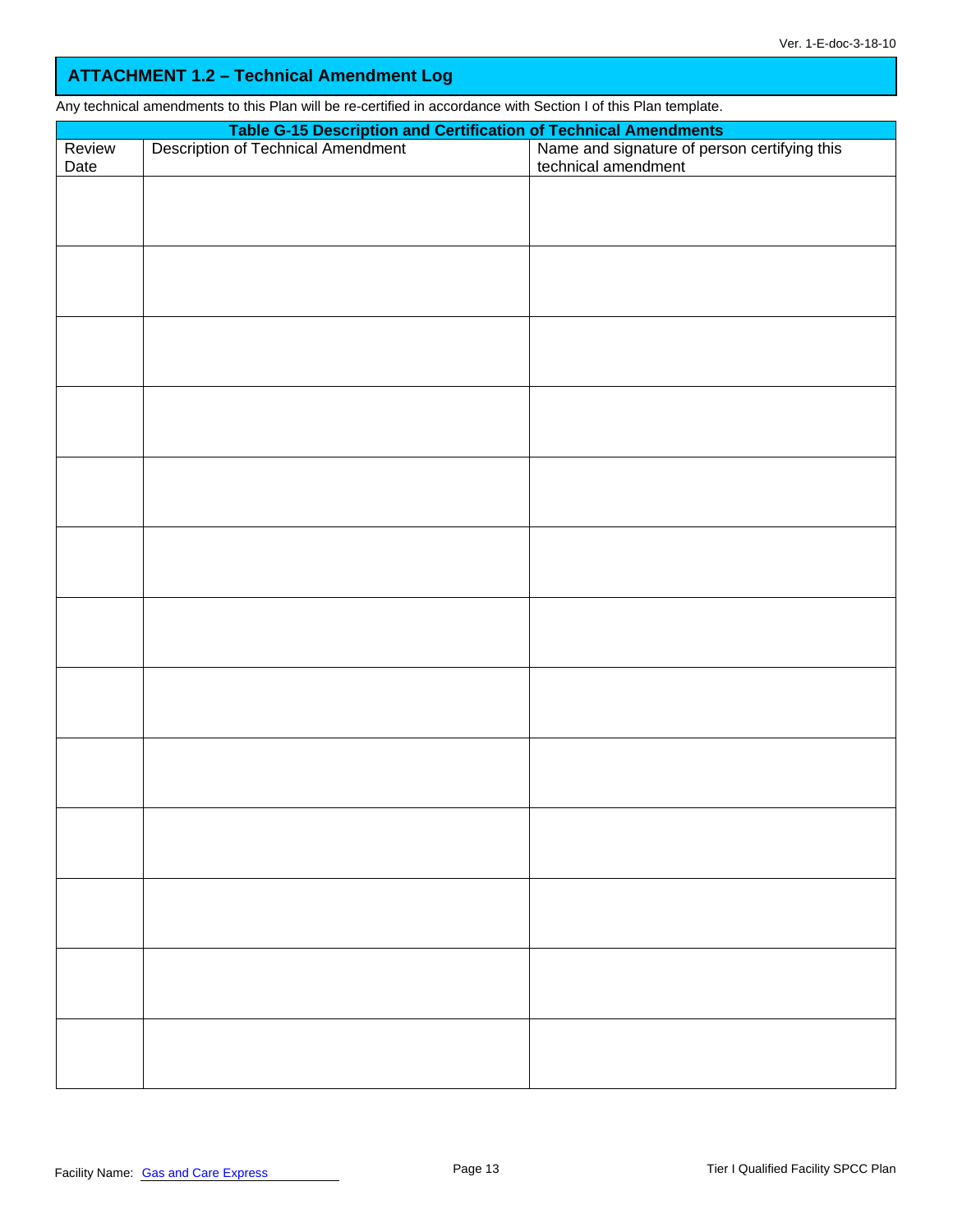$\Box$ 

#### **ATTACHMENT 2 – Oil Spill Contingency Plan and Checklist;**

An oil spill contingency plan and written commitment of resources is required for:

- Flowlines and intra-facility gathering lines at oil production facilities; and
- Qualified oil-filled operational equipment which has no secondary containment. NOT APPLICABLE

*The SPCC Guidance for Regional Inspectors, EPA 550-B-05-001 provides further details on the use of the oil spill contingency plan to meet specific regulatory requirements and options.* 

| An oil spill contingency plan meeting the provisions of 40 CFR part 109, as described below, and a written |
|------------------------------------------------------------------------------------------------------------|
| commitment of manpower, equipment and materials required to expeditiously control and remove any quantity  |
| of oil discharged that may be harmful is attached to this Plan.                                            |

Complete the checklist below to verify that the necessary operations outlined in 40 CFR part 109 - Criteria for State, Local and Regional Oil Removal Contingency Plans - have been included.

| Table G-15 Checklist of Development and Implementation Criteria for State, Local and Regional Oil Removal<br><b>Contingency Plans (§109.5)</b> <sup>a</sup>                                                                                                                                                                                              |  |
|----------------------------------------------------------------------------------------------------------------------------------------------------------------------------------------------------------------------------------------------------------------------------------------------------------------------------------------------------------|--|
| (a) Definition of the authorities, responsibilities and duties of all persons, organizations or agencies which are<br>to be involved in planning or directing oil removal operations.                                                                                                                                                                    |  |
| (b) Establishment of notification procedures for the purpose of early detection and timely notification of an oil<br>discharge including:                                                                                                                                                                                                                |  |
| (1) The identification of critical water use areas to facilitate the reporting of and response to oil discharges.<br>(2) A current list of names, telephone numbers and addresses of the responsible persons (with alternates)<br>and organizations to be notified when an oil discharge is discovered.                                                  |  |
| (3) Provisions for access to a reliable communications system for timely notification of an oil discharge,<br>and the capability of interconnection with the communications systems established under related oil<br>removal contingency plans, particularly State and National plans (e.g., NCP).                                                       |  |
| (4) An established, prearranged procedure for requesting assistance during a major disaster or when the<br>situation exceeds the response capability of the State, local or regional authority.                                                                                                                                                          |  |
| (c) Provisions to assure that full resource capability is known and can be committed during an oil discharge<br>situation including:                                                                                                                                                                                                                     |  |
| (1) The identification and inventory of applicable equipment, materials and supplies which are available<br>locally and regionally.                                                                                                                                                                                                                      |  |
| (2) An estimate of the equipment, materials and supplies which would be required to remove the maximum<br>oil discharge to be anticipated.                                                                                                                                                                                                               |  |
| (3) Development of agreements and arrangements in advance of an oil discharge for the acquisition of<br>equipment, materials and supplies to be used in responding to such a discharge.                                                                                                                                                                  |  |
| (d) Provisions for well defined and specific actions to be taken after discovery and notification of an oil<br>discharge including:                                                                                                                                                                                                                      |  |
| (1) Specification of an oil discharge response operating team consisting of trained, prepared and available<br>operating personnel.                                                                                                                                                                                                                      |  |
| (2) Predesignation of a properly qualified oil discharge response coordinator who is charged with the<br>responsibility and delegated commensurate authority for directing and coordinating response operations<br>and who knows how to request assistance from Federal authorities operating under existing national<br>and regional contingency plans. |  |
| (3) A preplanned location for an oil discharge response operations center and a reliable communications<br>system for directing the coordinated overall response operations.                                                                                                                                                                             |  |
| (4) Provisions for varying degrees of response effort depending on the severity of the oil discharge.                                                                                                                                                                                                                                                    |  |
| (5) Specification of the order of priority in which the various water uses are to be protected where more<br>than one water use may be adversely affected as a result of an oil discharge and where response<br>operations may not be adequate to protect all uses.                                                                                      |  |
| (6) Specific and well defined procedures to facilitate recovery of damages and enforcement measures as<br>provided for by State and local statutes and ordinances.                                                                                                                                                                                       |  |

a The contingency plan must be consistent with all applicable state and local plans, Area Contingency Plans, and the National Contingency Plan (NCP)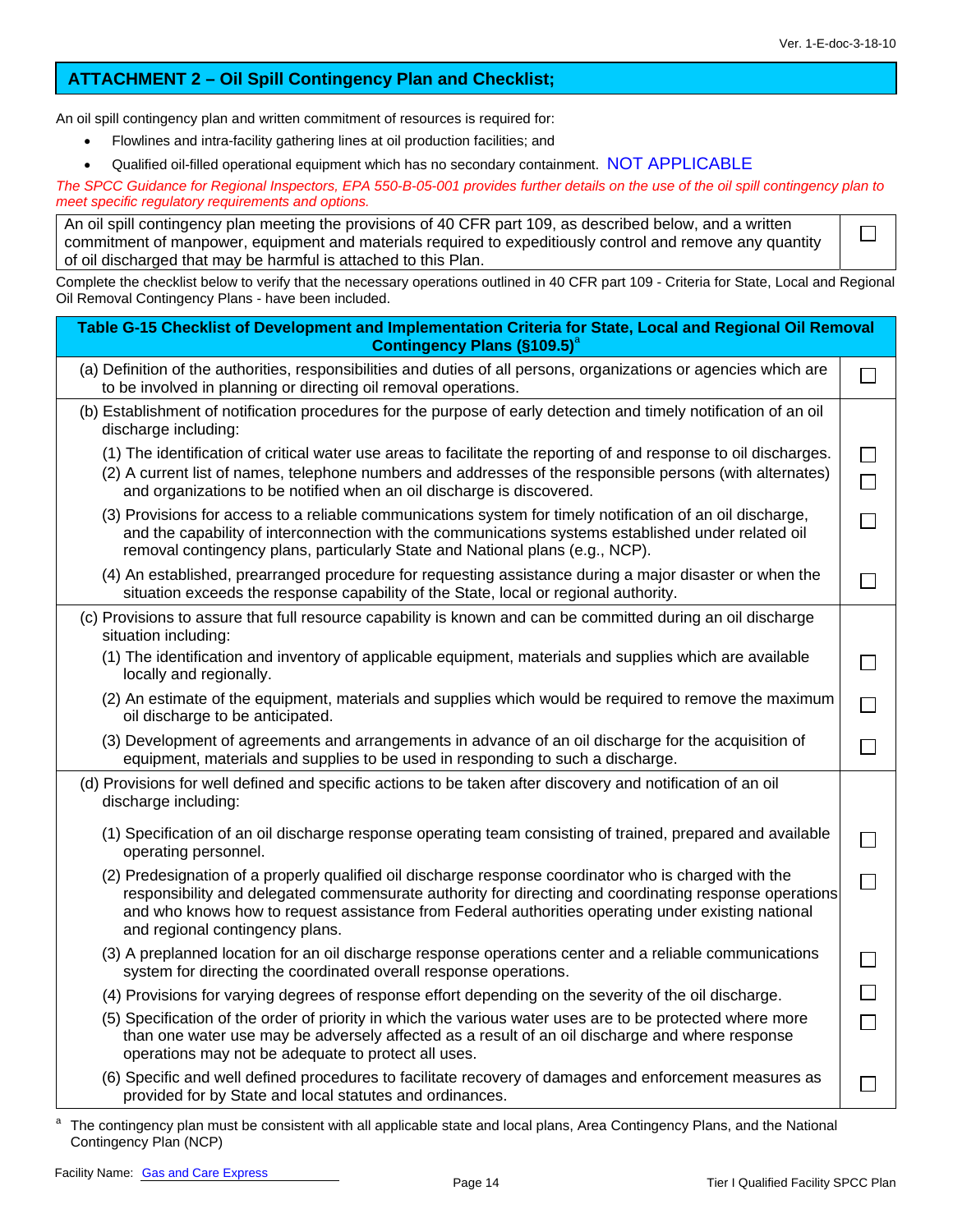## **ATTACHMENT 3 – Inspections, Dike Drainage and Personnel Training Logs**

#### **ATTACHMENT 3.1 – Ins pection Lo g and Schedule**

| <b>Table G-16 Inspection Log and Schedule</b><br>This log is intended to document compliance with §§112.6(a)(3)(iii), 112.8(c)(6), 112.8(d)(4), 112.9(b)(2), 112.9(c)(3), 112.9(d)(1), 112.9(d)(4), 112.12.(c)(6), and<br>$112.12(d)(4)$ , as applicable. |                                                                                                                                                 |                                                                                                                                                                                                                                                                                                              |  |  |  |  |  |
|-----------------------------------------------------------------------------------------------------------------------------------------------------------------------------------------------------------------------------------------------------------|-------------------------------------------------------------------------------------------------------------------------------------------------|--------------------------------------------------------------------------------------------------------------------------------------------------------------------------------------------------------------------------------------------------------------------------------------------------------------|--|--|--|--|--|
| Date of<br>Inspection                                                                                                                                                                                                                                     | Name/ Signature of<br>Container / Piping /<br>Describe Scope<br>Observations<br>(or cite Industry Standard)<br>Equipment<br>Inspector           |                                                                                                                                                                                                                                                                                                              |  |  |  |  |  |
|                                                                                                                                                                                                                                                           | <b>ASTs</b><br>1,500-gal. waste oil<br>tank #1<br>275-gal. heating oil<br>tank #2<br>500-gal. kerosene<br>tank #3<br>65-gal. drums #1 to<br>#12 | Monthly and annual visual inspections as all containers meet<br>Category 1 criteria (STI SP001, Standard for the Inspection of<br><b>Aboveground Storage Tanks)</b>                                                                                                                                          |  |  |  |  |  |
|                                                                                                                                                                                                                                                           | Secondary containment<br>dike                                                                                                                   | Weekly visual inspections and after heavy rainfall                                                                                                                                                                                                                                                           |  |  |  |  |  |
|                                                                                                                                                                                                                                                           | Liquid level gauges and<br>high-level alarms                                                                                                    | Gauges- Annual inspections and calibration following manufacturer's<br>procedures<br>Vent whistle- test with each delivery and at least annual inspections<br>following manufacturer's procedures<br>High-level alarm- monthly inspections and annual functional test<br>following manufacturer's procedures |  |  |  |  |  |
|                                                                                                                                                                                                                                                           | <b>Dispensers</b>                                                                                                                               | Daily visual inspections of the dispenser sumps, fill nozzles, hoses,<br>and fittings (manufacturer instructions)                                                                                                                                                                                            |  |  |  |  |  |
|                                                                                                                                                                                                                                                           | <b>Spill kits</b>                                                                                                                               | Monthly visual inspections and equipment/supply inventory                                                                                                                                                                                                                                                    |  |  |  |  |  |

<sup>a</sup> Indicate in the table above if records of facility inspections are maintained separately at this facility.

*The scope of STI SP001 Standard for the Inspection of Aboveground Storage Tanks by the Steel Tank Institute (STI) includes the inspection and testing of aboveground shopfabricated tanks, small field-erected tanks, portable containers, and associated secondary containment. The standard is copyrighted. However, the periodic tank inspection checklists in Appendix C of the standard are not copyrighted. These checklists are attached to this example template SPCC Plan. Utilization of the checklists alone does not constitute compliance with the standard. The standard is available from STI at the following web address: https://www.steeltank.com/Publications/PublicationsIndex/tabid/108/Default.aspx.*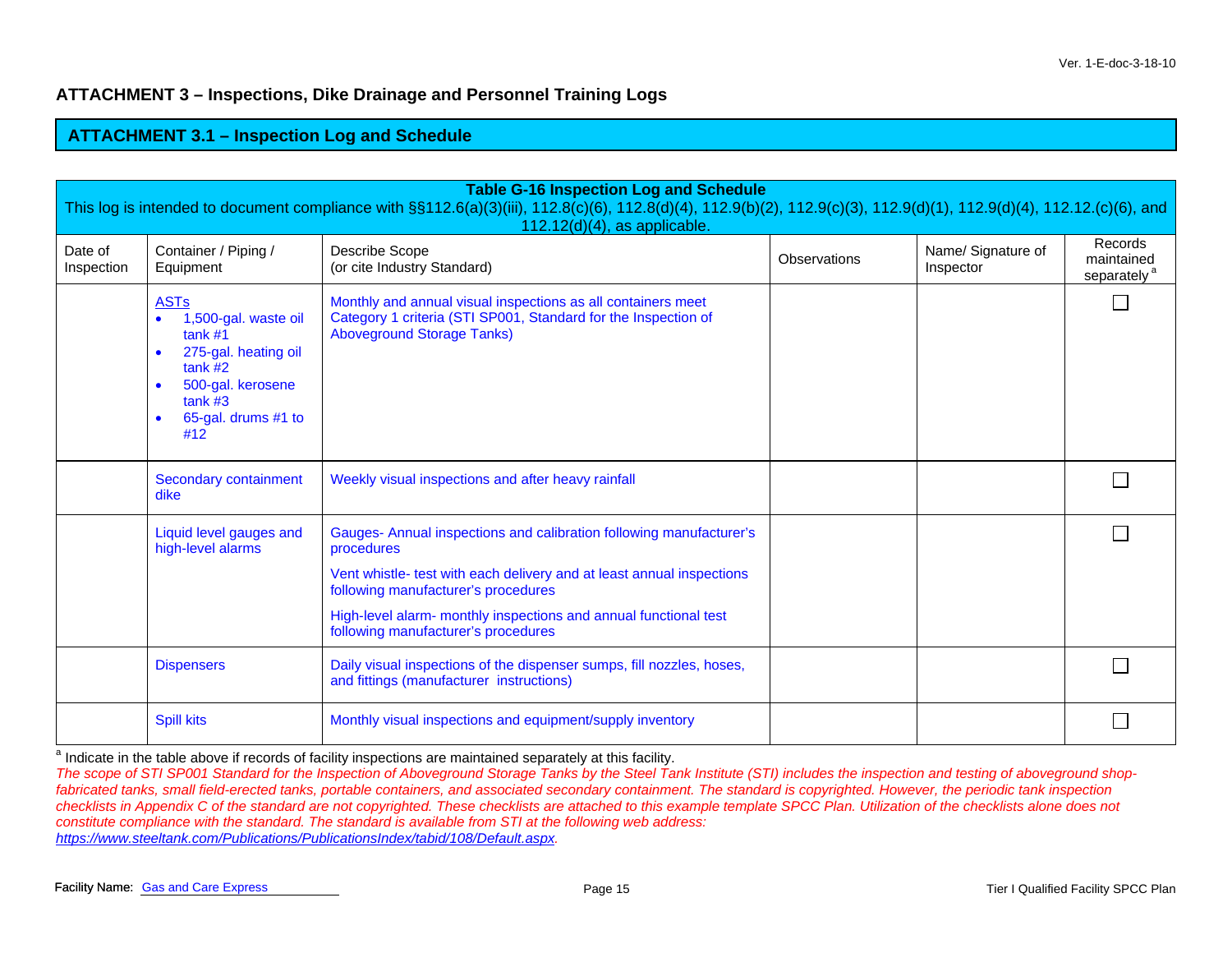### **ATTACHMENT 3.2 – Bulk Storage Container Inspection Schedule – onshore facilities (excluding production):**

To comply with integrity inspection requirement for bulk storage containers, inspect/test each shop-built aboveground bulk storage container on a regular schedule in accordance with a recognized container inspection standard based on the minimum requirements in the following table.

| <b>Table G-17 Bulk Storage Container Inspection Schedule</b>                                              |                                                                                                                                                                                                                                                      |  |  |  |
|-----------------------------------------------------------------------------------------------------------|------------------------------------------------------------------------------------------------------------------------------------------------------------------------------------------------------------------------------------------------------|--|--|--|
| <b>Container Size and Design Specification</b>                                                            | <b>Inspection requirement</b>                                                                                                                                                                                                                        |  |  |  |
| Portable containers (including drums, totes, and intermodal<br>bulk containers (IBC)):                    | Visually inspect monthly for signs of deterioration,<br>discharges or accumulation of oil inside containment<br>pallets.                                                                                                                             |  |  |  |
| 55 to 1,100 gallons with sized secondary containment:                                                     | Visually inspect monthly for signs of deterioration,<br>discharges or accumulation of oil inside bermed area                                                                                                                                         |  |  |  |
| 65-gal. steel lube and other oil product drums #1 to #12                                                  | plus any annual inspection elements per industry<br>inspection standards                                                                                                                                                                             |  |  |  |
| 275-gal. heating oil AST #2                                                                               |                                                                                                                                                                                                                                                      |  |  |  |
| 500-gal. kerosene AST #3                                                                                  |                                                                                                                                                                                                                                                      |  |  |  |
| 1,101 to 5,000 gallons with sized secondary containment and a<br>means of leak detection <sup>a</sup> :   |                                                                                                                                                                                                                                                      |  |  |  |
| 1,500-gal. waste oil AST #1                                                                               |                                                                                                                                                                                                                                                      |  |  |  |
| 1,101 to 5,000 gallons with sized secondary containment and<br>no method of leak detection <sup>a</sup> : | Visually inspect monthly for signs of deterioration,<br>discharges or accumulation of oil inside diked areas,<br>plus any annual inspection elements and other<br>specific integrity tests that may be required per<br>industry inspection standards |  |  |  |

<sup>a</sup> Examples of leak detection include, but are not limited to, double-walled tanks and elevated containers where a leak can be visually identified.

In this example, the Gas and Care Express owner has elected to use STI's SP001, tank inspection and testing standard; *this standard is an example of an industry inspection standard that can be used to conduct inspections and formal tank testing. Under this standard, inspection and integrity test requirements depend on the spill risk posed by the tank; tanks posing higher spill risks have more inspection and integrity test requirements. Take the example of a 1,500-gallon AST that rests on the ground within an earthen berm. As the tank bottom is in direct contact with the ground, it is not likely that a leak from the tank bottom would be seen. Note that a metal tank in direct contact with the ground soil is subject to corrosion. According to STI SP001, the earthen berm provides a method of spill control but not a method of continuous release detection due to the tank being in direct contact with the ground. This standard defines continuous release detection as a method that allows the facility operator to visually detect releases. Examples are double-wall or doublebottom ASTs with the space between the walls capable of being tested and monitored for releases. Other examples*  include ASTs that are raised above the ground with supports, grating or without or with release prevention barriers under *the tank, such as liners, steel, and/or concrete. Consequently, the 1,500-gallon tank in this note example poses a higher*  spill risk than a 1,500-gallon tank elevated on supports in the berm. According to STI SP001, in addition to monthly and *annual visual inspections in the standard, this example tank also requires formal external inspections by a certified tank inspector and leak tests by the facility every 10 years.*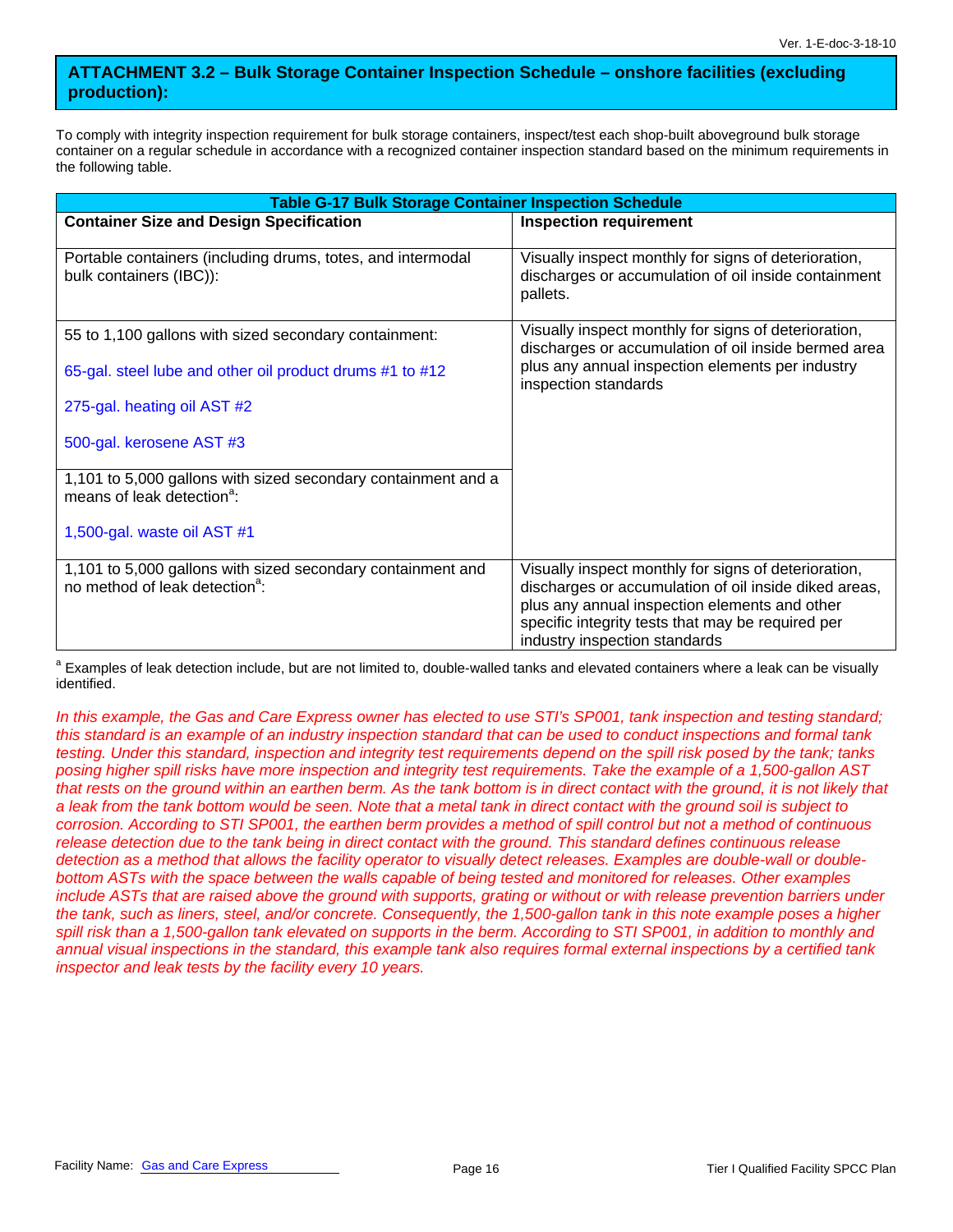#### **ATTACHMENT 3.3 – Dike Draina ge Lo g**

| Table G-18 Dike Drainage Log |                                            |                                                                      |                                                                |                                    |              |                        |
|------------------------------|--------------------------------------------|----------------------------------------------------------------------|----------------------------------------------------------------|------------------------------------|--------------|------------------------|
| Date                         | <b>Bypass</b><br>valve<br>sealed<br>closed | Rainwater<br>inspected to be<br>sure no oil (or<br>sheen) is visible | Open bypass<br>valve and<br>reseal it<br>following<br>drainage | Drainage<br>activity<br>supervised | Observations | Signature of Inspector |
|                              | $\Box$                                     | $\Box$                                                               | $\Box$                                                         | $\Box$                             |              |                        |
|                              | $\Box$                                     | $\Box$                                                               | $\Box$                                                         | $\Box$                             |              |                        |
|                              | $\Box$                                     | $\Box$                                                               | $\Box$                                                         | $\Box$                             |              |                        |
|                              | $\Box$                                     | $\Box$                                                               | $\Box$                                                         | $\Box$                             |              |                        |
|                              | $\Box$                                     | $\Box$                                                               | $\Box$                                                         | $\Box$                             |              |                        |
|                              | $\Box$                                     | $\Box$                                                               | $\Box$                                                         | $\Box$                             |              |                        |
|                              | $\Box$                                     | $\Box$                                                               | $\Box$                                                         | $\Box$                             |              |                        |
|                              | $\Box$                                     | $\Box$                                                               | $\Box$                                                         | $\Box$                             |              |                        |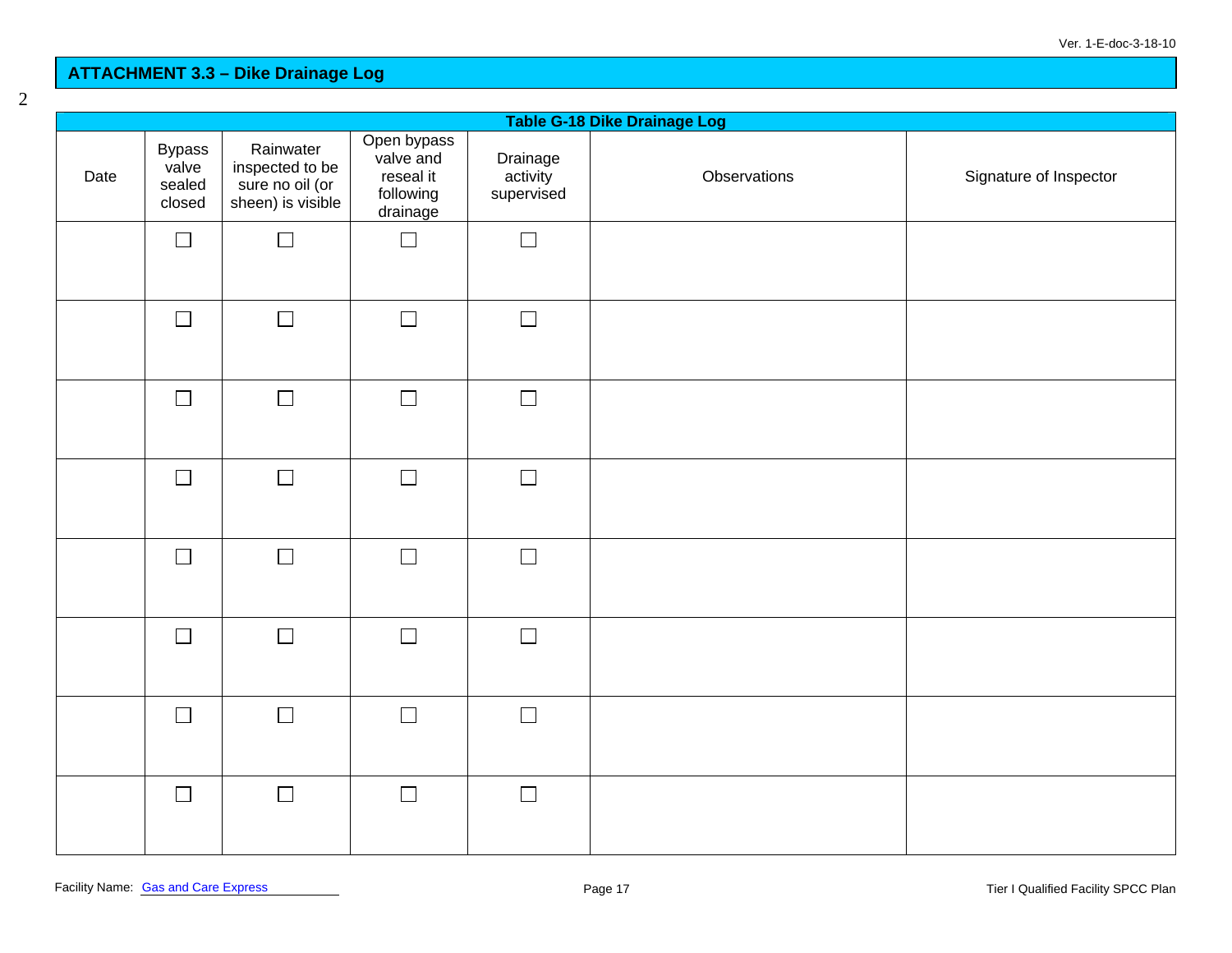## **ATTACHMENT 3.4 – Oil-handling Personnel Training and Briefing Log**

| v<br>۰,<br>I<br>i |  |
|-------------------|--|
| ٦                 |  |

| Table G-19 Oil-Handling Personnel Training and Briefing Log<br>Description / Scope   Attendees |  |  |  |  |  |
|------------------------------------------------------------------------------------------------|--|--|--|--|--|
| Date                                                                                           |  |  |  |  |  |
|                                                                                                |  |  |  |  |  |
|                                                                                                |  |  |  |  |  |
|                                                                                                |  |  |  |  |  |
|                                                                                                |  |  |  |  |  |
|                                                                                                |  |  |  |  |  |
|                                                                                                |  |  |  |  |  |
|                                                                                                |  |  |  |  |  |
|                                                                                                |  |  |  |  |  |
|                                                                                                |  |  |  |  |  |
|                                                                                                |  |  |  |  |  |
|                                                                                                |  |  |  |  |  |
|                                                                                                |  |  |  |  |  |
|                                                                                                |  |  |  |  |  |
|                                                                                                |  |  |  |  |  |
|                                                                                                |  |  |  |  |  |
|                                                                                                |  |  |  |  |  |
|                                                                                                |  |  |  |  |  |
|                                                                                                |  |  |  |  |  |
|                                                                                                |  |  |  |  |  |
|                                                                                                |  |  |  |  |  |
|                                                                                                |  |  |  |  |  |
|                                                                                                |  |  |  |  |  |
|                                                                                                |  |  |  |  |  |
|                                                                                                |  |  |  |  |  |
|                                                                                                |  |  |  |  |  |
|                                                                                                |  |  |  |  |  |
|                                                                                                |  |  |  |  |  |
|                                                                                                |  |  |  |  |  |
|                                                                                                |  |  |  |  |  |
|                                                                                                |  |  |  |  |  |
|                                                                                                |  |  |  |  |  |
|                                                                                                |  |  |  |  |  |
|                                                                                                |  |  |  |  |  |
|                                                                                                |  |  |  |  |  |
|                                                                                                |  |  |  |  |  |
|                                                                                                |  |  |  |  |  |
|                                                                                                |  |  |  |  |  |
|                                                                                                |  |  |  |  |  |
|                                                                                                |  |  |  |  |  |
|                                                                                                |  |  |  |  |  |
|                                                                                                |  |  |  |  |  |
|                                                                                                |  |  |  |  |  |
|                                                                                                |  |  |  |  |  |
|                                                                                                |  |  |  |  |  |
|                                                                                                |  |  |  |  |  |
|                                                                                                |  |  |  |  |  |
|                                                                                                |  |  |  |  |  |
|                                                                                                |  |  |  |  |  |
|                                                                                                |  |  |  |  |  |
|                                                                                                |  |  |  |  |  |